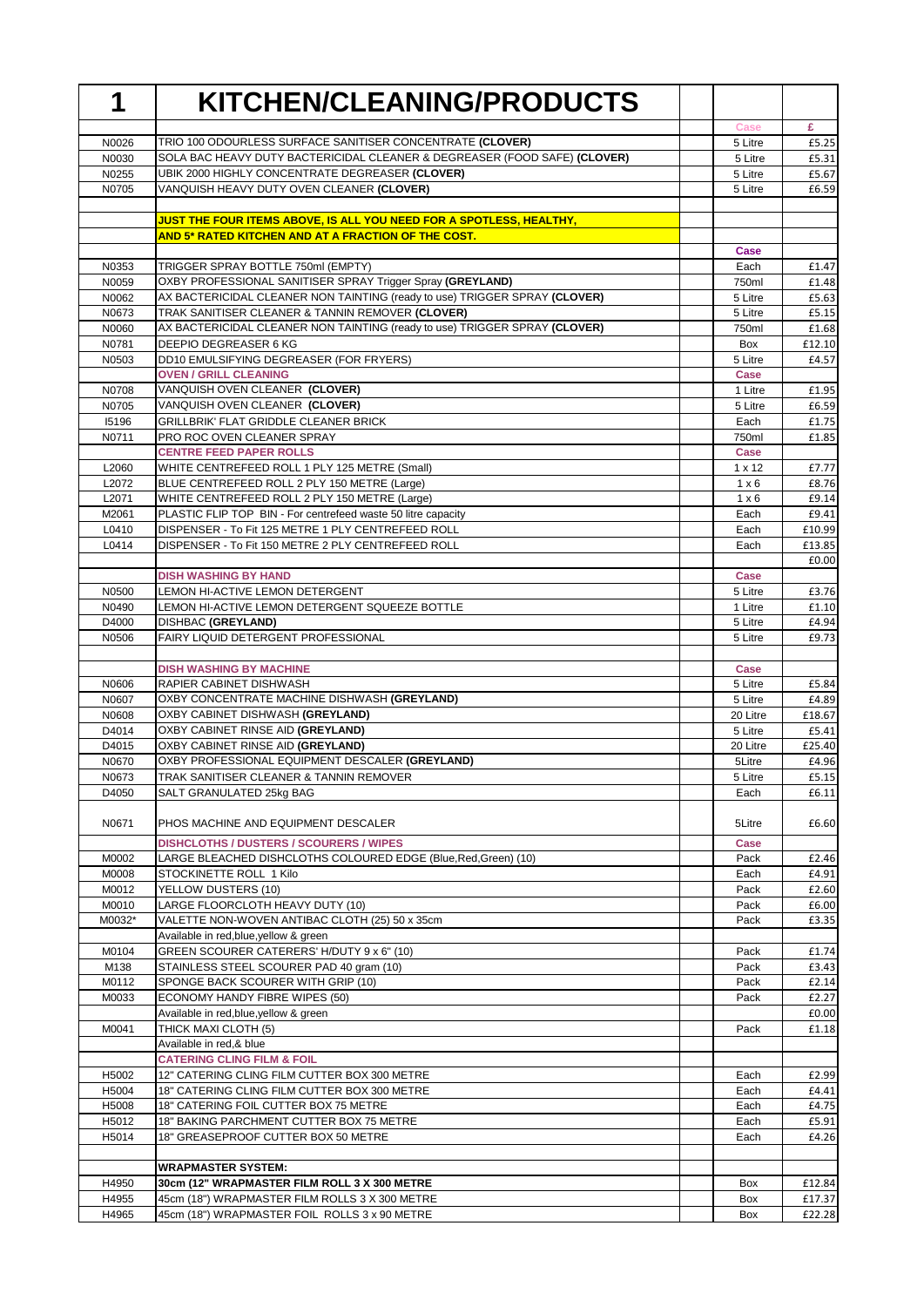| H4980             | <b>WRAPMASTER 45CM DISPENSER</b>                                                                        | Each                | £17.27           |
|-------------------|---------------------------------------------------------------------------------------------------------|---------------------|------------------|
|                   |                                                                                                         |                     |                  |
|                   | <b>BIN LINERS / REFUSE SACKS</b>                                                                        | Case                |                  |
| M2038<br>M2044    | SUPER STRONG BLACK RUBBISH SACK 18" x 29" x 39"<br>COMPACTOR SACK 250g                                  | 200<br>100          | £11.75<br>£12.35 |
| M2032             | WHITE PEDAL BIN LINER 11" x 18" x 18"                                                                   | 100                 | £0.91            |
| M2036             | WHITE SWING BIN LINER 13" x 23" x 30"                                                                   | 100                 | £0.91            |
| P0456             | RED DISSOLVO LAUNDRY SACKS 120guage                                                                     | 200                 | £7.37            |
|                   |                                                                                                         |                     |                  |
|                   | DID YOU KNOW WE ALSO OFFER A RANGE OF CROKERY, CUTLERY, GLASSES & TABLEWARE.                            |                     |                  |
|                   |                                                                                                         |                     |                  |
|                   |                                                                                                         |                     |                  |
|                   | PLUS A RANGE OF KITCHEN EQUIPMENT, MICROWAVES, FRIDGES ETC                                              |                     |                  |
|                   |                                                                                                         |                     |                  |
| $\mathbf 2$       | <b>TOILET &amp; WASHROOM</b>                                                                            |                     |                  |
|                   | <b>TOILET ROLLS</b>                                                                                     | Case                |                  |
| L0001             | STANDARD TOILET ROLLS 200 Sheets 2ply - White                                                           | 36 Rolls            | £5.85            |
| L0006             | LARGE TOILET ROLLS 320 Sheets 2ply - White                                                              | 36 Rolls            | £8.92            |
| L0099             | LILLY SATIN LUXURY TOILET ROLL 3 Ply - White                                                            | 40 Rolls            | £11.13           |
| L0011             | COMPACT CORELESS 900 Sheets 2ply - White                                                                | 36 Rolls            | £47.38           |
| L0012             | LOTUS SMART ONE DISPENSING SYSTEM Can Save over 40% of Paper Usage 1111 Sheets                          | 6 Rolls             | £24.04           |
| L0016             | BETA ONE 1111 SHEET TOILET ROLLS (SMART ONE)                                                            | 6 Rolls             | £14.26           |
| L0022             | MINI JUMBO TOILET ROLL - 200 metre PER ROLL - 2ply White                                                | 12 Rolls            | £10.54           |
| L0018             | MINI JUMBO TOILET ROLL - 150 metre PER ROLL - 2ply White                                                | 12 Rolls            | £8.49            |
| L0032<br>L0052    | JUMBO TOILET ROLL - 400 metre PER ROLL - 2ply White<br>BULK PACK TOILET TISSUE - 250 Sheets 2ply White  | 6 Rolls<br>1 x 36   | £10.54<br>£11.61 |
| L0110             | DISPENSER - To Fit MINI JUMBO Toilet Rolls plastic                                                      | Each                | £10.42           |
| L0116             | DISPENSER - To Fit JUMBO Toilet Rolls plastic                                                           | Each                | £13.80           |
| L0120             | DISPENSER - To Fit BULK PACK Tissue plastic                                                             | Each                | £9.62            |
|                   |                                                                                                         |                     |                  |
|                   | <b>HAND TOWELS</b>                                                                                      | Case                |                  |
| L2001             | BLUE INTERFOLD PAPER TOWEL (3600)                                                                       | Case                | £12.59           |
| L2003             | WHITE Z FOLD PAPER TOWEL (3000)                                                                         | Case                | £18.40           |
| L2072             | LARGE CENTREFEED ROLLS BLUE 2 PLY 150 metre                                                             | 6 Rolls             | £8.76            |
| L2071<br>L2060    | LARGE CENTREFEED ROLLS WHITE 2 PLY 150 metre<br>SMALL CENTREFEED ROLLS WHITE 1 PLY 125metre             | 6 Rolls<br>12 Rolls | £9.14<br>£7.76   |
| L0402             | MULTI FOLD TOWEL DISPENSER PLASTIC                                                                      | Each                | £13.71           |
| L0410             | SMALL C/FEED ROLL DISPENSER PLASTIC E02236                                                              | Each                | £10.98           |
| L0414             | LARGE C/FEED ROLL DISPENSER PLASTIC                                                                     | Each                | £13.84           |
| M2061             | PLASTIC SWING TOP BIN - For Hand Towel Waste 50 Litre Capacity                                          | Each                | £9.41            |
|                   |                                                                                                         |                     |                  |
|                   | <b>ELECTRIC HAND DRYERS</b>                                                                             | Case                |                  |
| GSQ250            | 2.5kW STAINLESS STEEL HAND DRYER WITH NOZZLE (3 year warranty)                                          | Each                |                  |
| GSQ250A           | 2.5kW STAINLESS STEEL HAND DRYER (3 year warranty)                                                      | Each                |                  |
| P0103             | 1kW WHITE ABS PLASTIC HAND DRYER (1 year warranty)                                                      | Each                |                  |
|                   | HAND SOAPS - BACTERICIDAL & HAND SANITIZERS                                                             | Case                |                  |
| P0802             | BIO-DOX BACTERICIDAL HAND SOAP (Bulk Fill) (CLOVER)                                                     | 5 Litre             | £5.28            |
| P0822             | BIO-DOX HANDY PUMP BOTTLE (CLOVER)                                                                      | 300ml               | £1.05            |
|                   |                                                                                                         |                     |                  |
| P0951             | DEB FLORAFREE MILD FOAMING SOAP Cartridge                                                               | 1 Litre             | £7.16            |
| P0819             | AHS ALCOHOL HAND SANITISE GEL CARTRIDGE (CLOVER)                                                        | 1 Litre             | £3.76            |
| P0825             | AHS ALCOHOL HAND SANITISE GEL DISPENSER PUMP (CLOVER)<br>DEB FLORA FREE ALCOHOL GEL SANITISER CARTRIDGE | 300ml               | £2.06<br>£9.79   |
| FHY39B<br>P0817   | FUSION HAND SOAP BACTERICIDAL PUMP BOTTLE                                                               | 1 Litre<br>500ml    | £1.23            |
|                   |                                                                                                         |                     |                  |
|                   | <b>HAND SOAPS - Washroom</b>                                                                            | Case                |                  |
| P0801             | SAVON PEARLE LUXURY HAND SOAP (Bulk Fill) (CLOVER)                                                      | 5 Litre             | £4.04            |
| P0814             | SAVON PEARL SOAP DISPENSER (CLOVER)                                                                     | Each                | £13.41           |
|                   |                                                                                                         |                     |                  |
| P0823             | SAVON PEARL HANDY PUMP BOTTLE (CLOVER)                                                                  | 300ml               | £1.04            |
| P0818             | FUSION HAND SOAP PUMP BOTTLE                                                                            | 500ml               | £0.82            |
| P0800             | APPLE LOTION SOAP (BULK FILL) (GREYLAND)                                                                | 5 Litre             | £4.50            |
|                   |                                                                                                         |                     |                  |
| P0824<br>P0995 96 | APPLE LOTION SOAP HANDY PUMP BOTTLE (GREYLAND)<br>DEB RELAX / ENERGISE FOAMING SOAP Cartridge           | 250ml<br>1 Litre    | £0.96<br>£9.04   |
| M2610             | NAIL BRUSH 3.5" DOUBLE SIDED                                                                            | Each                | £0.50            |
|                   |                                                                                                         |                     |                  |
|                   |                                                                                                         |                     |                  |
| 3                 | <b>JANITORIAL PRODUCTS</b>                                                                              |                     |                  |
|                   | <b>DISINFECTANTS</b>                                                                                    | Case                |                  |
|                   |                                                                                                         |                     |                  |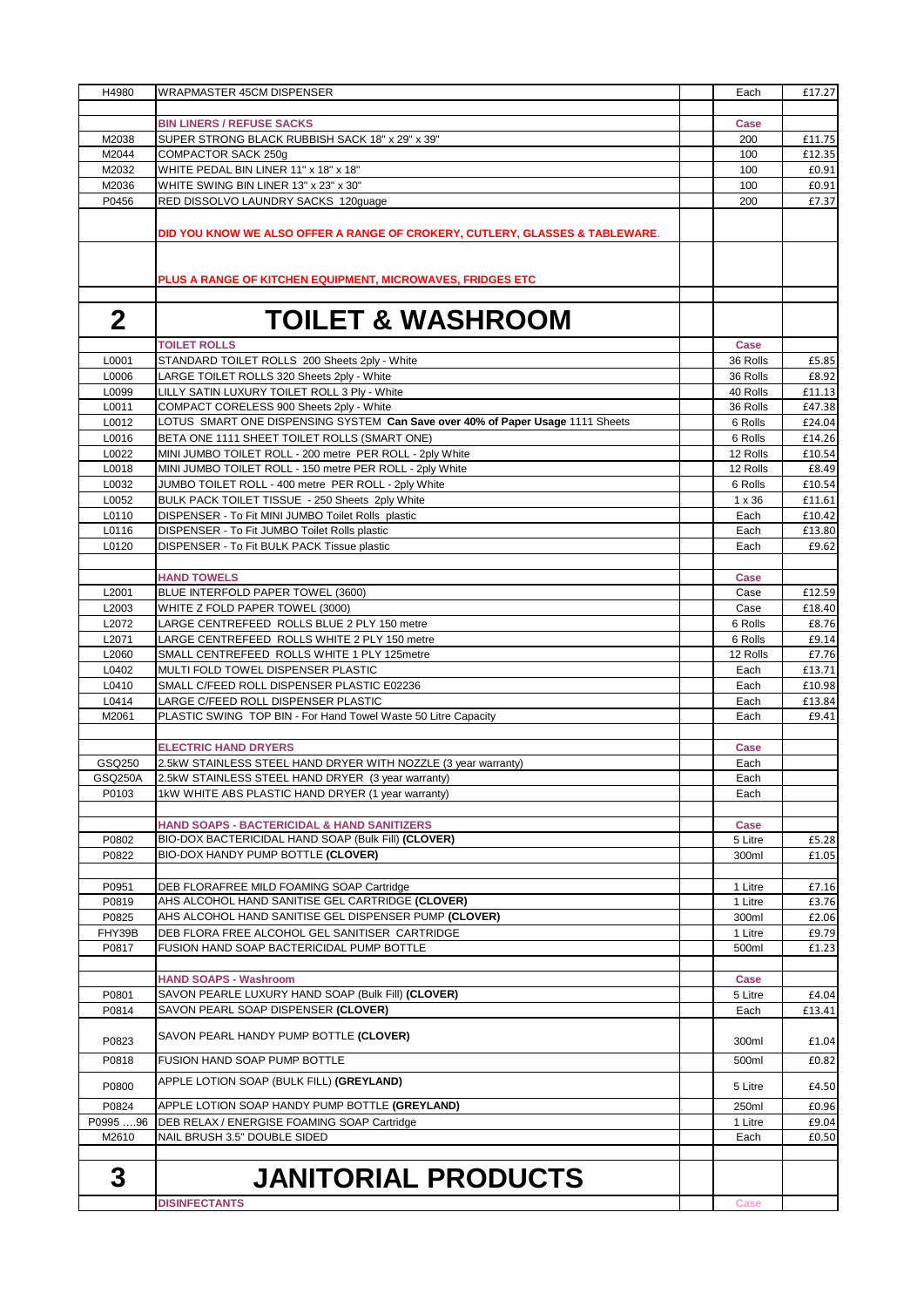| N0001    | ASHPINE PINE DISINFECTANT                                                | 5 Litre             | £1.72  |
|----------|--------------------------------------------------------------------------|---------------------|--------|
| N0006    | FRESH WILD LEMON DAILY CLEANER & DISINFECTANT (CLOVER)                   | 5 Litre             | £3.36  |
| P4042    | FLORAL DISINFECTANT                                                      | 5 Litre             | £2.67  |
| N0002    | FRESH FLORAL BOUQUET DAILY CLEANER/ DISINFECTANT/DEODORISER (CLOVER)     | 5 Litre             | £3.37  |
| P4041    | PROFESSIONAL LIME DISINFECTANT                                           | 5 Litre             | £2.67  |
| Q1380    | PINE GEL FLOOR DISINFECTANT                                              | 5 Litre             | £4.20  |
| P4040    | CONCENTRATE DE ODOURISER/ DISINFECTANT (candy fragrace) (CLOVER)         | 5 Litre             | £3.65  |
| P4048    | ZOFLORA ANTIBACTERIAL CONCENTRATE DISINFECTANT                           | 500 ml              | £5.09  |
|          | ULTRAFRESH FRAGRANT CLEANER & DISINFECTANT (CLOVER)                      |                     |        |
| P0506    |                                                                          | 5 Litre             | £5.10  |
| P0504    | ULTRAFRESH FRAGRANT CLEANER & DISINFECTANT (CLOVER)                      | 1 Litre             | £1.44  |
|          |                                                                          |                     |        |
|          | <b>BLEACH</b>                                                            | Case                |        |
| N0105    | OXBY HIGH POWER BLEACH (STRONG)                                          | $1 \times 5$ litre  | £2.72  |
| N0106    | OXBY THICK BLEACH                                                        | $1 \times 5$ litre  | £2.67  |
| N0107    | OXBY THICK BLEACH (SQUEEZE BOTTLE)                                       | $10 \times 1$ litre | £9.73  |
| N0110    | DOMESTOS THICK BLEACH                                                    | $1 \times 5$ litre  | £7.00  |
|          |                                                                          |                     |        |
|          | <b>TOILET CLEANING</b>                                                   | Case                |        |
| P0508    | STC ACIDIC TOILET / WASHROOM CLEANER (for stainless steel) (CLOVER)      | 1 Litre             | £1.28  |
| P0509    | STC ACIDIC TOILET/WASHROOM/URINAL CLEANER (for stainless steel) (CLOVER) | 5 Litre             | £4.52  |
| P0501    | OXBY PROF TOILET CLEANER ANGLED BOTTLE (GREYLAND)                        | 1 Litre             | £1.09  |
| P0504    | ULTRAFRESH BACT TOILET/WASHROOM CLEANER PH NEUTRAL (CLOVER)              | 1 Litre             | £1.44  |
| M2650    | TOILET BRUSH 18" PLASTIC HANDLE (INDUSTRIAL)                             | Each                | £3.28  |
| M2654    | TOILET BRUSH & HOLDER - Plastic                                          | Each                | £0.91  |
|          |                                                                          |                     |        |
|          |                                                                          |                     |        |
|          | <b>TOILET DEODORISING</b>                                                | Case                |        |
| P0008    | FUSION URINAL BLOCKS 3 kg (yellow balls)                                 | <b>Bucket</b>       | £11.82 |
| P0003    | TOSS BLOCKS URINAL BLOCKS 1.1 kg (BIOLOGICAL)                            | <b>Bucket</b>       | £9.29  |
| P0011    | BLUE FLUSH CISTERN BLOCK (24)                                            | <b>Bucket</b>       | £10.33 |
| N0025B   | BLU AWAY - Bio Washroom Cleaner (eliminates urine odours)                | 5 Litre             | £7.98  |
| N0025    | BLU AWAY - Bio Washroom Cleaner (eliminates urine odours)                | 750ml               | £3.01  |
| N0025A   | BLU AWAY - Bio Washroom Cleaner (eliminates urine odours)                | 1 Litre             | £3.63  |
| P0004    | URINAL SCREEN BLUE                                                       | Each                | £1.66  |
| P4039    | CONCENTRATE DEODORISER (peardrops) (GREYLAND)                            | 5 Litre             | £4.17  |
|          |                                                                          |                     |        |
|          | <b>DRAIN MAINTENANCE</b>                                                 | Case                |        |
| P0056    | ONE SHOT ACID DRAIN OPENER                                               | 1 Litre             | £4.55  |
| N0516    | <b>SINK PLUNGER</b>                                                      | Each                | £4.17  |
|          |                                                                          |                     |        |
|          | <b>WASHROOM CLEANING</b>                                                 | Case                |        |
| N0019    | OXBY PROFESSIONAL CITRUS WASHROOM CLEANER CONCENTRATE (GREYLAND)         |                     |        |
|          |                                                                          | 5 Litre             | £4.31  |
| P0504    | ULTRAFRESH FRAGRANT CLEANER & DISINFECTANT (CLOVER)                      | 1Litre              | £1.44  |
| P0506    | ULTRAFRESH FRAGRANT CLEANER & DISINFECTANT (CLOVER)                      | 5 Litre             | £5.10  |
| N0013/15 | BIOSHIELD CONCENTRATE WASHROOM CLEANER FLORAL or LEMON                   | 1 Litre             | £1.45  |
| N0014/17 | BIOSHIELD CONCENTRATE WASHROOM CLEANER FLORAL or LEMON                   | 5 Litre             | £5.21  |
| N0016    | APPEAL DAILY TOTAL WASHROOM CLEANER (Apple)                              | 750ml               | £1.74  |
| N0018    | APPEAL DAILY TOTAL WASHROOM CLEANER (Apple)                              | 5 Litre             | £6.30  |
| N0025A   | BLU AWAY - Bio Washroom Cleaner                                          | 1 Litre             | £3.63  |
| N0025    | BLU AWAY - Bio Washroom Cleaner                                          | 5 Litre             | £7.98  |
| N0025B   | BLU AWAY - Bio Washroom Cleaner                                          | 750ml               | £3.01  |
| N0302    | OXBY CREAM CLEANER (GREYLAND)                                            | 500ml               | £0.78  |
|          |                                                                          |                     |        |
|          | <b>AUTOMATIC AIR FRESHENING</b>                                          | Case                |        |
| P4082    | KLEENMIST AUTOMATIC AEROSOL REFILL (3400 sprays) assorted fragrances     | Each                | £3.58  |
| P4080    | KLEENMIST AUTOMATIC DISPENSER                                            | Each                | £24.56 |
|          |                                                                          |                     |        |
|          | <b>AIR FRESHENING / DE-ODORISING</b>                                     | Case                |        |
| P40004   | AROSA AIR FRESHENER TRIGGER SPRAY (CLOVER)                               | 750ml               | £1.83  |
|          | ESPRIT EXCLUSIVE AIR RE-CONDITIONER TRIGGER SPRAY (CLOVER)               |                     |        |
| P4005    |                                                                          | 750ml               | £1.86  |
| P4006    | ROYAL COLOGNE DESIGNER AIR RE-CONDITIONER TRIGGER SPRAY (CLOVER)         | 750ml               | £1.98  |
| P4002    | OXBY PROFESSIONAL CRANBERRY AIR FRESHENER Trigger Spray (GREYLAND)       | 750ml               | £1.63  |
| P4011    | SUPER POWER FRESH AEROSOL (dry fog like spray)<br>Extra Large Tin        | 750ml               | £5.13  |
| P4048    | ZOFLORA Concentrate - assorted fragrances                                | 500ml               | £5.09  |
|          |                                                                          |                     |        |
|          | <b>BRUSHES</b>                                                           | Case                |        |
| M2502    | SOFT HAND BRUSH COCO BRISTLES                                            | Each                | £1.85  |
| M2572    | HAND HELD SCRUBBING BRUSH NATURAL BRISTLE WOODEN BACKED                  | Each                | £2.80  |
| M2512    | ECONOMY 28cm BROOM COMPLETE PLASTIC SOFT                                 | Each                | £2.18  |
| M2520    | 12" STIFF BRISTLE YARD BRUSH HEAD BASS (TRIGGER, S BROOM!)               | Each                | £4.45  |
| M2516    | 12" SOFT BRISTLE WOOD BRUSH HEAD COCO                                    | Each                | £1.76  |
| M2518    | 12" STIFF BRISTLE WOOD BRUSH HEAD BASSINE                                | Each                | £2.02  |
| M2570    | 9" CELLAR DECK SCRUBBING BRUSH HEAD POLY BRISTLE                         | Each                | £3.74  |
| M2534    | 18" STIFF WOOD BRUSH HEAD BASSINE                                        | Each                | £3.49  |
|          |                                                                          |                     |        |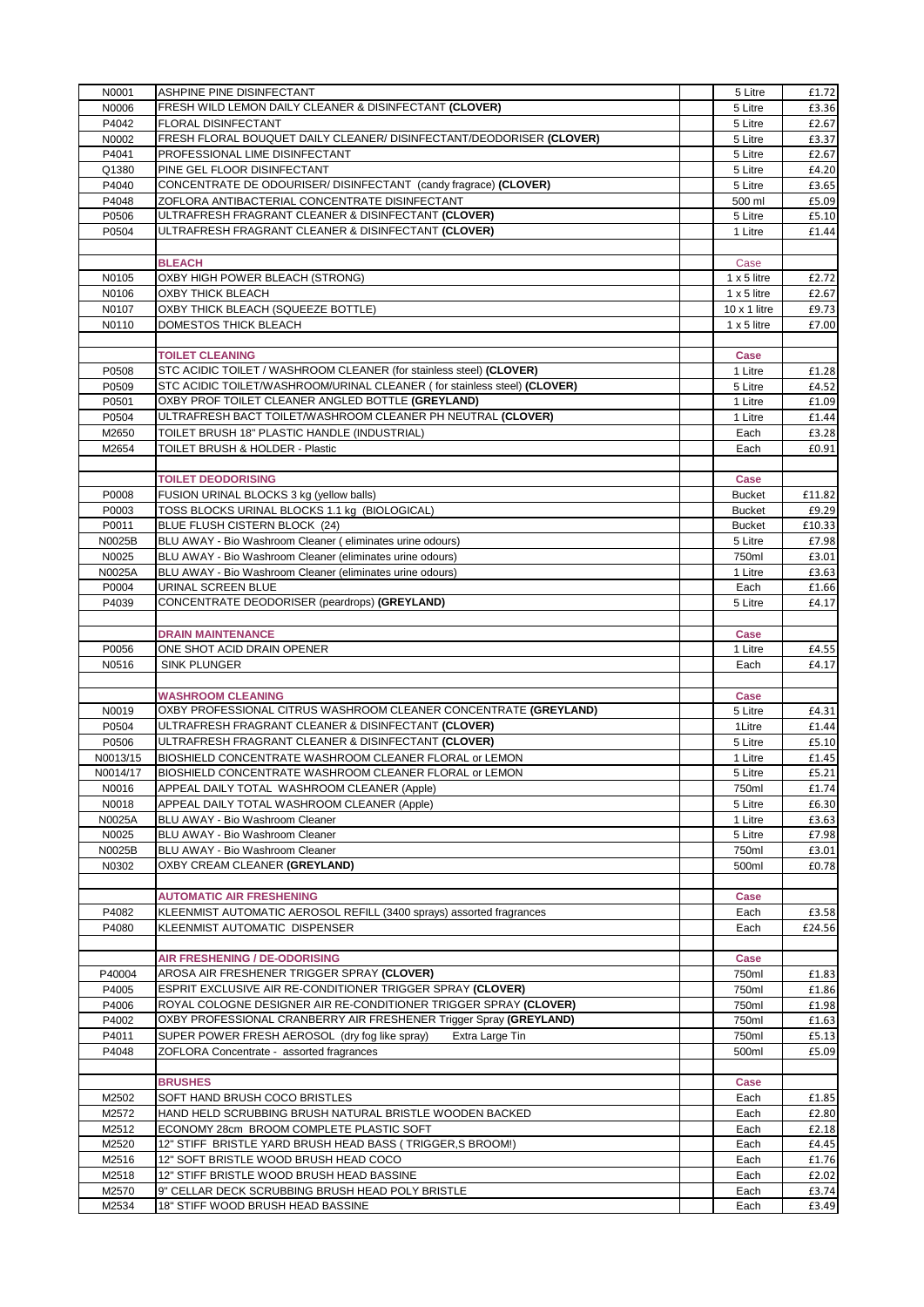| M2532  | 18" SOFT BRISTLE WOOD BRUSH HEAD COCO                             | Each        | £3.19  |
|--------|-------------------------------------------------------------------|-------------|--------|
| M2552  | 24" SOFT BRISTLE WOOD BRUSH HEAD COCO                             | Each        | £4.35  |
| M2562  | 36" SOFT BRISTLE BRUSH HEAD COCO                                  | Each        | £10.22 |
| M2702  | WOOD BRUSH HANDLE 48" (fits 9 & 12" brush heads except Bass)      | Each        | £0.91  |
| M1051  | WOODEN HANDLE 60" TAPERED (fits all brush heads over 12" & Bass)  | Each        | £2.38  |
|        |                                                                   |             |        |
|        | <b>DUST/WASTE COLLECTION</b>                                      | Case        |        |
| M2900  | DUST PAN & BRUSH SET PLASTIC                                      | Each        | £1.28  |
| M2911  | LOBBY STAND-UP DUST PAN & BRUSH SET (PLASTIC HANDLE)              | Each        | £23.50 |
| M2906  | 9" BLACK HAND SHOVEL METAL/WOOD                                   | Each        | £2.42  |
| M2592  | LAMBSWOOL DUSTER 48" HANDLE                                       | Each        | £2.69  |
| M2592  | LAMBSWOOL DUSTER 24" HANDLE                                       | Each        | £1.96  |
| M2596  | COBWEB BRUSH TWISTED IN WIRE 14" SOFT (fits onto pole)            | Each        | £5.69  |
| M2602  | LONG ARM MECHANICAL LITTER GRIPPER 48"                            | Each        | £10.77 |
| M2098  | BLACK PLASTIC DUSTBIN & LID                                       | Each        | £12.29 |
| M2061  | PLASTIC SWING BIN 50 LITRE                                        | Each        | £9.41  |
| M2196  | WALL MOUNTED CIGARETTE BIN S/S                                    | Each        | £22.69 |
|        |                                                                   |             |        |
|        | <b>MOPPING</b>                                                    | Case        |        |
| M1000  | COTTON CLIP MOP 14oz (2 metal prongs)                             | Pack of 10  | £13.98 |
| M1010  | TWINE MOP 14oz with PLASTIC SOCKET FITTED                         | Pack of 10  | £11.11 |
| M1012  | PY12 MOP 12oz with PLASTIC SOCKET FITTED                          | Pack of 10  | £8.86  |
| M1013  | HYGIEMIX SCREW ON COLOUR CODED MOP HEAD 25Og                      | Each        | £2.37  |
|        | Available in red, blue, green and yellow                          |             |        |
| M1022  | 12oz KENTUCKY MOP HEAD Multi Fibre                                | Each        | £1.59  |
| M1024  | 16oz KENTUCKY MOP HEAD Multi Fibre                                | Each        | £2.02  |
| M1032  | KENTUCKY PLASTIC MOP CLIP GREY                                    | Each        | £2.08  |
| M1051  | 60" WOODEN MOP HANDLE EASY-FIT TAPERED                            | Each        | £2.38  |
| M1061  | 48" ALUMINIUM MOP HANDLE (SCREW ON)                               | Each        | £2.58  |
|        | Available in red, blue, green and yellow                          |             |        |
| M1030  | PLASTIC MOP SOCKET                                                | Each        | £0.14  |
| M1150  | GALVANISED MOP BUCKET 15 LITRE                                    | Each        | £9.92  |
| M1182  | BISON KENTUCKY MOP BUCKET & WRINGER                               | Each        | £42.07 |
|        | Available in red, blue, green and yellow                          |             |        |
| M1154  | PROFESSIONAL PLASTIC MOP BUCKET 15 LITRE                          | Each        | £7.73  |
|        | Available in red, blue, green and yellow                          |             |        |
| M1190  | CAUTION WET FLOOR 'SIGN YELLOW FOLDING                            | Each        | £2.78  |
| M0354  | VILEDA SUPER MOP HANDLE                                           | Each        | £4.41  |
| M0352  | VILEDA SUPER MOP HEAD                                             | Each        | £2.77  |
| M3001  | GOLDEN MAGNET DRY FLAT MOP SWEEPER 40CM COMPLETE                  | Each        | £19.90 |
| M3002  | GOLDEN MAGNET DRY FLAT MOP SWEEPER 60CM COMPLETE                  | Each        | £22.16 |
| M3003  | GOLDEN MAGNET DRY FLAT MOP SWEEPER 80CM COMPLETE                  | Each        | £24.10 |
| M3004  | GOLDEN MAGNET DRY FLAT MOP SWEEPER 40CM HEAD                      | Each        | £4.61  |
| M3006  | GOLDEN MAGNET DRY FLAT MOP SWEEPER 60CM HEAD                      | Each        | £5.76  |
| M3008  | GOLDEN MAGNET DRY FLAT MOP SWEEPER 80CM HEAD                      | Each        | £7.63  |
|        | <b>SURFACE / GENERAL CLEANING</b>                                 | Case        |        |
| N0208  | CONCENTRATED MPC MULTI PURPOSE CLEANER - Lemon Fragrance          | 5 Litre     | £3.31  |
| N0204  | CITRUS CLEAN (excellent) ALL ROUND CLEANER / DEGREASER            | 5 Litre     | £5.21  |
| N0220  | <b>FLASH LIQUID</b>                                               | 5 Litre     | £10.41 |
| N209   | LEMON SURFACE CLEANER ((LIKE BRANDS ONLYCHEAPER)                  | 5 Litre     | £4.37  |
| N0060  | AX BACTERICIDAL CLEANER                                           | 750ml       | £1.68  |
| N0072  | SPRAY & WIPE (Perfumed Bactericidal Spray)                        | 750ml       | £1.59  |
| N0059  | OXBY PROFESSIONAL BACTERICIDAL TRIGGER SPRAY                      | 750ml       | £1.48  |
| N0225  | UNIVERSAL MULTI-SURFACE CLEANER TRIGGER SPRAY                     | 750ml       | £1.48  |
|        |                                                                   |             |        |
|        | <b>SPECIALISED CLEANING</b>                                       | <b>Case</b> |        |
| N0030  | SOLA BAC - HEAVY DUTY BACTERICIDAL DEGREASER CONCENTRATE (CLOVER) | 5 Litre     | £5.31  |
|        |                                                                   |             |        |
| N0670  | <b>DE-SCALER - STAINLESS STEEL SAFE</b>                           | 5 Litre     | £4.96  |
| N0255  | UBIK 2000 CONCENTRATED DEGREASER NON CAUSTIC (CLOVER)             | 5 Litre     | £5.65  |
| P3032  | DAZZLE STAINLESS STEEL CLEANER Trigger Spray                      | 750ml       | £2.71  |
| N0274  | TARG GRAFFITI REMOVER                                             | 1 Litre     | £8.50  |
| Q0015  | CHEWING GUM FREEZE                                                | 300ml       | £4.02  |
| Q0021  | CHEWING GUM REMOVER TRIGGER SPRAY                                 | 750ml       | £3.40  |
|        | <b>HOUSEKEEPING</b>                                               |             |        |
| 4      |                                                                   |             |        |
|        |                                                                   |             |        |
|        | <b>FURNITURE / METAL POLISH</b>                                   | Pack        |        |
| P2004  | SWIFT CLEANER/POLISH - Trigger Spray                              | 750ml       | £1.82  |
| P2005B | OXBY PROFESSIONAL FURNITURE POLISH - Trigger Spray                | 750ml       | £1.55  |
| P3003  | <b>BRASSO 1 LITRE TIN</b>                                         | 1 Litre     | £10.41 |
|        |                                                                   |             |        |
| P3002  | WENOL (GLANOL) METAL POLISH PASTE TUBE                            | 100ml       | £3.38  |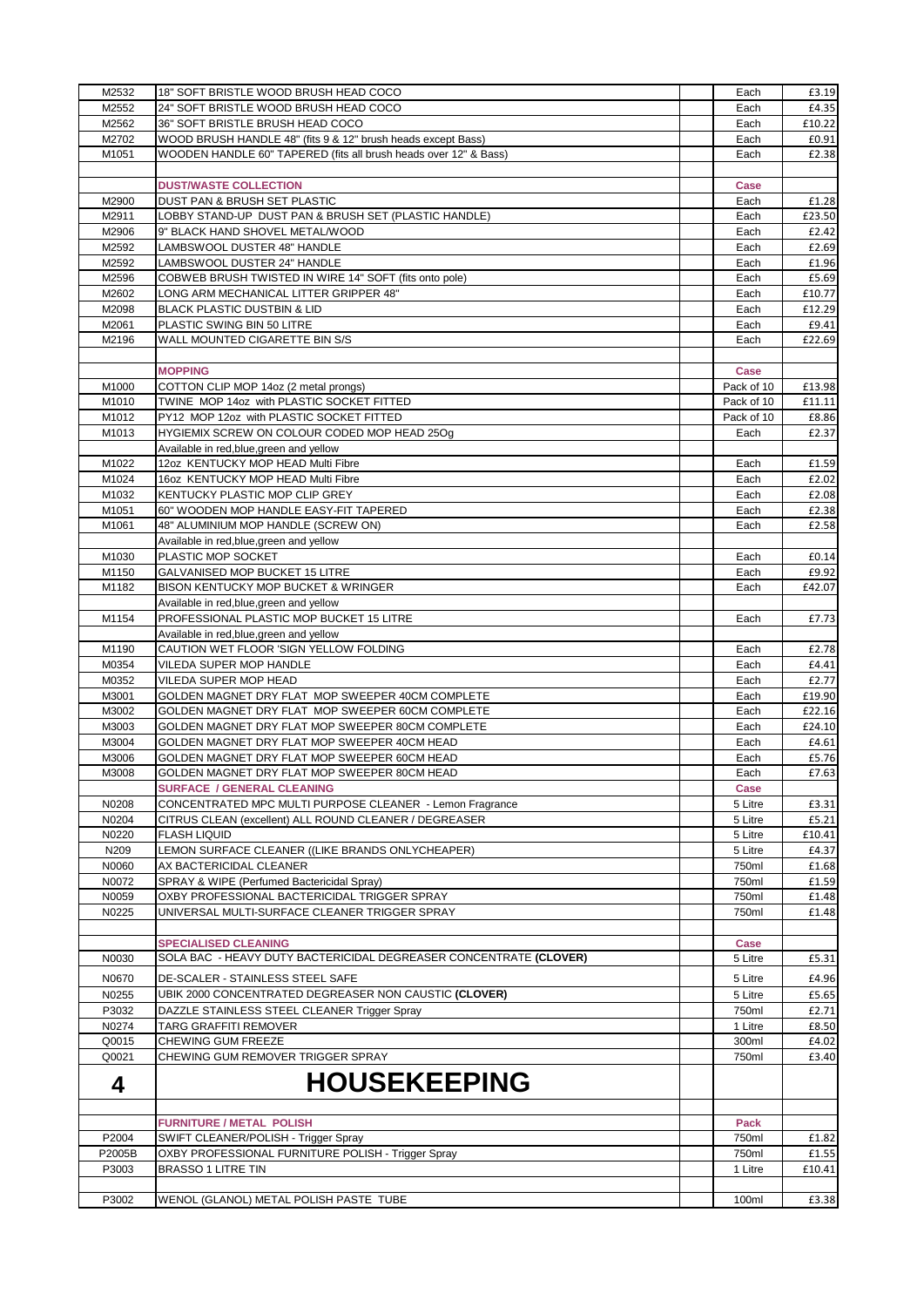| P3010          | PEEK METAL CLEANER PASTE TIN                                                                       | 1 Litre            | £13.12          |
|----------------|----------------------------------------------------------------------------------------------------|--------------------|-----------------|
| P3032          | DAZZLE STAINLESS STEEL CLEANER Trigger Spray                                                       | 750ml              | £2.71           |
|                |                                                                                                    |                    |                 |
|                | <b>WINDOW / GLASS / MIRROR CLEANING</b>                                                            | Case               |                 |
| P4501          | OXBY PROFESSIONAL GLASS/MIRROR TRIGGER SPRAY                                                       | 750ml              | £1.26           |
| P4500          | BRITE GLASS & MIRROR CLEANER TRIGGER SPRAY                                                         | 750ml              | £1.42           |
| P4468          | OBLONG BUCKET 12L 17 X 8.5 X 8.5"                                                                  | Each               | £7.31           |
| P4406          | SCRIM CLOTH GRADE A PRE-WASHED 1 METRE SQUARE                                                      | Each               | £4.76           |
| P4405          | MICROFIBRE CLOTH 40x40cm                                                                           | Each               | £0.72           |
| P4410          | S/STEEL WINDOW SQUEEGEE CHANNEL & BLADE 14"                                                        | Each               | £3.45           |
| P4412          | S/STEEL WINDOW SQUEEGEE CHANNEL & BLADE 18"                                                        | Each               | £3.65           |
| P4420          | SILVER BRAND WINDOW CHANNEL HANDLE                                                                 | Each               | £4.51           |
| P4430          | 36" REPLACEMENT RUBBER SQUEEGEE BLADE PULEX                                                        | Each               | £2.74           |
| P4440          | 14" WINDOW WASH APPLICATOR HANDLE (T BAR)                                                          | Each               | £3.38           |
| P4442          | 14" WINDOW WASH SLEEVE                                                                             | Each               | £3.86           |
| P4450          | 18" WINDOW WASH APPLICATOR HANDLE (T BAR)                                                          | Each               | £3.24           |
| P4452          | 18" WINDOW WASH SLEEVE                                                                             | Each               | £3.97           |
| P4462          | 2.15 to 4 METRE EXTENDING POLE 2 PIECE COMPOSITE (weighs 0.96 Kilos)                               | Each               | £30.90          |
| P4470          | SAFETY SCRAPER (blade not included)                                                                | Each               | £2.08           |
| P4472          | SPARE BLADE FOR SAFETY SCRAPER                                                                     | Each               | £0.21           |
| P4481          | WINDOW CLEANERS POUCH 2 COMPARTMENT                                                                | Each               | £5.82           |
| P4490          | HANDS FREE BUCKET (TO FIT OWN BELT)                                                                | Each               | £12.24          |
| N0204          | OXBY CITRUS CLEAN (PVC CLEANER)                                                                    | 5 Litre            | £5.21           |
|                |                                                                                                    |                    |                 |
|                | <b>VACS / BAGS / ACCESSORIES</b>                                                                   | Case               |                 |
| Q0700          | NUMATIC 'HENRY' TUB VACUUM CLEANER                                                                 | Each               | £100.94         |
| Q0751          | NUMATIC NVM 1C PAPER DUST BAGS                                                                     | $1 \times 10$      | £5.48           |
| Q0801          | VICTOR 9 LITRE HEPA COMMERCIAL TUB VAC                                                             | Each               | £125.66         |
| Q0802          | VICTOR 9 LITRE VAC BAGS                                                                            | 1 X 10             | £10.66          |
| Q0412          | SEBO BS36 UPRIGHT COMMERCIAL VACUUM CLEANER TWIN MOTOR (1300W)                                     | Each               | £369.77         |
| Q0414          | SEBO DART 1 UPRIGHT COMMERCIAL VACUUM CLEANER                                                      | Each               | £262.65         |
| Q0413          | SEBO UPRIGHT HOOVER BAGS                                                                           | 10                 | £7.16           |
| Q0416          | SEBO D8 TUB VACUUM                                                                                 | Each               | £252.35         |
| Q0415          | SEBO D8 TUB HOOVER BAGS                                                                            | 10                 | £12.31          |
| Q0417          | SEBO ATTACHMENT CLAMP                                                                              | Each               | £4.34           |
| Q0418          | SEBO NOZZLE                                                                                        | Each               | £9.01           |
| Q0419          | SEBO CREVICE NOZZLE                                                                                | Each               | £6.88           |
|                | <b>CARPET CLEANING</b>                                                                             |                    |                 |
|                |                                                                                                    | Case               |                 |
| Q0003<br>Q0004 | SAS 20 CARPET/UPHOL STAIN REMOVER Trigger Spray (CLOVER)<br>COMET CARPET SHAMPOO LOW FOAM (CLOVER) | 750ml              | £1.95           |
|                |                                                                                                    | 5 Litre            | £4.91           |
| P4802          | STAPRO HOT WATER EXTRACTION SHAMPOO                                                                | 5 Litre            | £7.16           |
| Q0031<br>P4800 | SHAKE N VAC 500G<br>STAPRO CARPET SHAMPOO                                                          | Each               | £0.96<br>£11.28 |
| P4804          | STAPRO TRAFFIC FILM REMOVER                                                                        | 5 Litre<br>5 Litre |                 |
|                | SANITAIRE EMERGENCY CLEAN UP POWDER (SHAKER)                                                       |                    | £9.37           |
| P4821          |                                                                                                    | 240g               | £3.66           |
|                | <b>FLOOR SQUEEGEES</b>                                                                             | Case               |                 |
| <b>PFS55</b>   | 22" PLASTIC FLOOR SQUEEGEE HEAD                                                                    | Each               | £5.72           |
| PFS75          | 30" PLASTIC FLOOR SQUEEGEE HEAD                                                                    |                    |                 |
|                |                                                                                                    | Each               | £7.65           |
|                |                                                                                                    |                    |                 |
| Q1002          | <b>FLOOR POLISHES &amp; STRIPPERS</b><br>DIAMOND WET LOOK POLISH (CLOVER)                          | Case<br>5 Litre    | £11.74          |
| Q1003          | OXBY SUPERIOR FLOOR POLISH                                                                         | 5 Litre            | £11.28          |
| Q1063          | BOURNE SEAL NATURAL WOOD/CORK SEAL                                                                 | 5 Litre            | £57.19          |
| Q1300          | REMOVE POLISH REMOVER (CLOVER)                                                                     | 5 Litre            | £3.85           |
| Q1302          | ZIP STRIP RINSE FREE FLOOR STRIPPER (CLOVER)                                                       | 5 Litre            | £7.67           |
|                |                                                                                                    |                    |                 |
|                | <b>FLOOR CLEANERS / MAINTAINERS</b>                                                                | Case               |                 |
| Q1352          | RENEW FLOOR MAINTAINER WET LOOK (CLOVER)                                                           | 5 Litre            | £5.20           |
| Q1350          | PDQ FLOOR MAINTAINER POLYMERIC WAX BASE (CLOVER)                                                   | 5 Litre            | £3.84           |
| Q1351          | REFLECT SHINE FLOOR MAINTAINER                                                                     | 5 Litre            | £3.82           |
| Q1380          | PINE GEL CLEANER (GREYLAND)                                                                        | 5 Litre            | £4.20           |
| Q1382          | LEMON GEL CLEANER (GREYLAND)                                                                       | 5 Litre            | £4.26           |
|                | <b>FLOOR CLEANING MACHINES / PADS</b>                                                              |                    |                 |
| Q1565          | ROTARY FLOOR MACHINE 17" - (Information available on request)                                      |                    |                 |
| Q1560          | ROTARY FLOOR MACHINE 15" - (Information available on request)                                      |                    |                 |
| Q1160-6        | 15" FLOOR MACHINE PADS (available in all colours as below)                                         | Each               | £3.06           |
| Q1701 - 10     | 18" FLOOR MACHINE PADS (available in all colours as below)                                         | Each               | £4.32           |
|                |                                                                                                    |                    |                 |
|                |                                                                                                    |                    |                 |
|                | TAN = Polishing to High Lustre;                                                                    |                    |                 |
|                | <b>WHITE = Dry Polishing to High Gloss</b>                                                         |                    |                 |
|                | <b>GREEN</b> = Heavy Duty Wet Scrubbing to Remove Ground in Dirt                                   |                    |                 |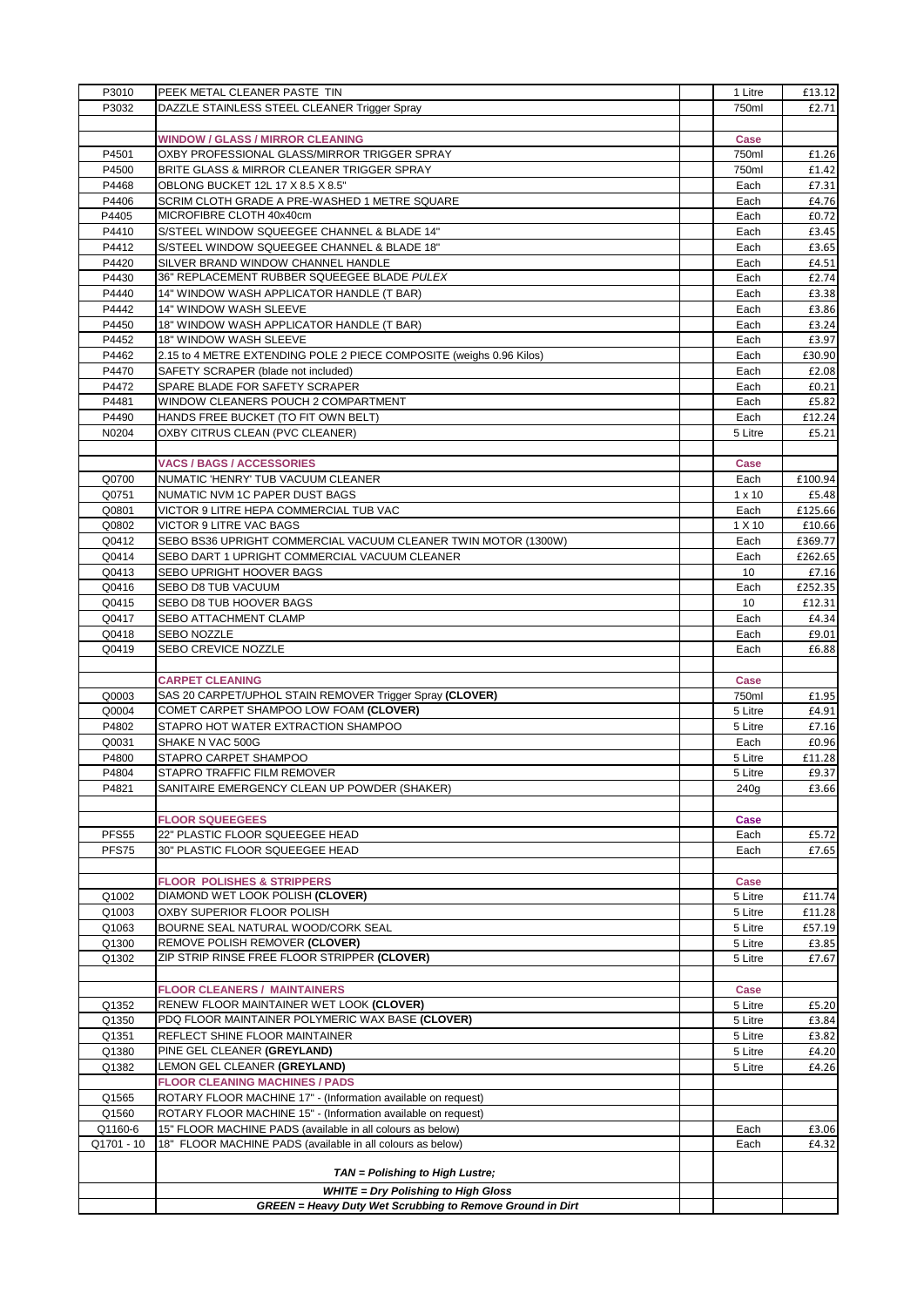|                        | <b>BLUE = Moderate Scrubbing</b>                                                                                                                      |               |                |
|------------------------|-------------------------------------------------------------------------------------------------------------------------------------------------------|---------------|----------------|
|                        | RED = Dry or Spray Buffing to Restore Shine                                                                                                           |               |                |
|                        | <b>BLACK = Heavy Duty Wet Stripping</b>                                                                                                               |               |                |
|                        |                                                                                                                                                       |               |                |
|                        |                                                                                                                                                       |               |                |
|                        | <b>LAUNDRY CARE</b>                                                                                                                                   | Pack          |                |
| P4600                  | OXBY NON BIO AUTO LAUNDRY POWDER                                                                                                                      | 10kg Bucket   | £11.18         |
| P4602                  | OXBY BIO AUTO LAUNDRY POWDER                                                                                                                          | 10kg Bucket   | £11.18         |
| P4606                  | OXBY 2 in 1 LAUNDRY POWDER                                                                                                                            | 10kg Bucket   | £12.03         |
| P4700                  | OXBY HYGIENE FABRIC CONDITIONER                                                                                                                       | 5 Litre       | £3.43          |
| P4702                  | COMFORT PROFESSIONAL FABRIC CONDITIONER                                                                                                               | 5 Litre       | £6.37          |
|                        | LAUNDRY AUTO-DOSE UNITS SUPPLIED & FITTED - Ask for details.                                                                                          |               |                |
|                        |                                                                                                                                                       |               |                |
|                        |                                                                                                                                                       |               |                |
|                        | <b>FIRST AID / SAFETY</b>                                                                                                                             | Case          |                |
| R0032                  | <b>ACCIDENT BOOK HMSO</b>                                                                                                                             | Each          | £4.11          |
| R0035                  | 150 BLUE PLASTERS ASSTD (BOXED) 59M74                                                                                                                 | Box           | £3.97          |
| R0036                  | Wallace & Cameron 1-10 PERSON FIRST AID KIT (MEZZO 80-M-02)                                                                                           | Each          | £15.45         |
| R0039                  | Wallace & Cameron 1-20 PERSON FIRST AID KIT (MEZZO 59-M-13)                                                                                           | Each          | £14.11         |
| R0042                  | Wallace & Cameron 1-50 PERSON FIRST AID KIT (MEZZO 60-M-04)                                                                                           | Each          | £20.72         |
| R0047                  | Wallace & Cameron PICCOLO BURNS KIT 59-M-48                                                                                                           | Each          | £14.86         |
|                        |                                                                                                                                                       |               |                |
|                        | <b>INSECT KILLING</b>                                                                                                                                 | Each          |                |
| P4212                  | FUSION FLY & WASP KILLER AEROSOL Can                                                                                                                  | 400ml         | £1.83          |
| P4265                  | ECO-ZAP 26 UV FLY KILLER 52 sq mtr Coverage                                                                                                           | <b>FROM</b>   | £39.14         |
| P4266                  | ECO-ZAP 39 UV FLY KILLER 100sq mtr Coverage                                                                                                           | <b>FROM</b>   | £39.14         |
|                        |                                                                                                                                                       |               |                |
|                        | <b>ICE MELT</b>                                                                                                                                       | Each          |                |
|                        |                                                                                                                                                       |               |                |
| M2051                  | ROCK SALT 20KG                                                                                                                                        | Bag           | £4.43          |
|                        |                                                                                                                                                       |               |                |
|                        | <b>OUTDOOR ASHTRAYS</b>                                                                                                                               | Case          |                |
| M2196                  | WALL MOUNT ASHTRAY OUTDOOR DUTY STAINLESS STEEL                                                                                                       | Each          | £22.69         |
| C1614                  | 10CM MELAMINE ASHTRAY (4")                                                                                                                            | Each          | £0.46          |
| C1615                  | 17CM MELAMINE ASHTRAY (7")                                                                                                                            | Each          | £1.24          |
| 3706                   | 5 3/4" WINDPROOF MELAMINE ASHTRAY                                                                                                                     |               |                |
|                        |                                                                                                                                                       |               |                |
| 5                      | <b>BAR PRODUCTS &amp; CLEANING</b>                                                                                                                    |               |                |
|                        |                                                                                                                                                       |               |                |
| D0014                  | <b>OPTICS / BRACKETS / POURERS</b>                                                                                                                    | Unit<br>Each  |                |
| D0030 / 34             | OPTIC - Economy Black (CE Marked) 25ml, 35ml, 50ml 12 Month Warranty<br>METRIX Round Spirit Measure (Optic (CE Marked) 25, 35, 50ml 12 Month Warranty | Each          | £2.22<br>£4.87 |
| D0018                  | OPTIC - For Aniseed 25ml                                                                                                                              | Each          | £4.72          |
| D0080                  | OPTIC BRACKET - 1 Gallon (round top ring)                                                                                                             | Each          | £4.85          |
| D0057                  | OPTIC WALL BRACKET-Standard Aluminium 1.5 Litre Bottles                                                                                               | Each          | £1.95          |
| D0055                  | OPTIC WALL BRACKET - Standard Aluminium 70cl Bottles                                                                                                  | Each          | £1.70          |
| D0056                  | <b>OPTIC SHELF BRACKET - Standard Aluminium 1.5 Litre Bottles</b>                                                                                     | Each          | £2.37          |
| D0052                  | OPTIC SHELF BRACKET- Standard Aluminium 70cl Bottles                                                                                                  | Each          | £2.22          |
| D0096                  | 6 OPTIC ROTARY Stand - Chrome - heavy base                                                                                                            | Each          | £37.47         |
| D <sub>1008</sub> - 15 | THIMBLE Measures - S/Steel (CE Marked) 25; 35; 50: 70; 125 & 250ml                                                                                    | Each          |                |
| D1031                  | POURER - Tapered metal medium/slow pour                                                                                                               | Each          | £0.70          |
| D <sub>1020</sub>      | POURER - 2.5cl MEASURED POURER                                                                                                                        | Each          | £1.60          |
|                        |                                                                                                                                                       |               |                |
|                        | <b>OPTIC CLEANERS AND CORKS</b>                                                                                                                       | Unit          |                |
| D2001                  | <b>OPTIC CLEANER - 1 litre</b>                                                                                                                        | Each          | £2.02          |
| D2022                  | OPTIC CORKS - Standard size natural cork                                                                                                              | 1 x 25        | £3.33          |
| D2032                  | OPTIC CORKS - Gallon Rubber                                                                                                                           | $1 \times 5$  | £3.34          |
| D2024                  | PLASTIC CORKS - Fluted and Ribbed standard size (FOR 70cl & 1.5L Bottles)                                                                             | $1 \times 20$ | £2.65          |
|                        |                                                                                                                                                       |               |                |
|                        | <b>BOTTLE OPENERS / CORKSCREWS</b>                                                                                                                    | Unit          |                |
| D3000                  | BOTTLE OPENER - Wall Mounted                                                                                                                          | Each          | £2.09          |
| D3003                  | STAND UP BOTTLE OPENER & CATCHER                                                                                                                      | Each          | £4.17          |
| D3004<br>D3002         | BOTTLE OPENER & CATCHER - Under Counter Fit<br>CORK CATCHER - Plastic - Wall Mounted                                                                  | Each<br>Each  | £9.18<br>£2.09 |
| D3010                  | CORKSCREW - "Waiters Friend" Professional 3-Part                                                                                                      | Each          | £1.39          |
| D3020                  | <b>BARTENDERS BLADE</b>                                                                                                                               | Each          | £1.26          |
| D3054                  | CHAMPAGNE BOTTLE RE-SEALER (metal)                                                                                                                    | Each          | £1.26          |
| D3052                  | WINE BOTTLE RESEALER                                                                                                                                  | Each          | £0.70          |
| D3064                  | SHELF MATS - Plastic Glass Mats 12" x 8" Interlocking                                                                                                 | Each          | £0.36          |
| D3066-B                | SHELF LINER - White or Black 2ft x 10m                                                                                                                | Each          | £22.95         |
|                        |                                                                                                                                                       |               |                |
|                        | <b>STRAWS / STICKS / STIRRERS</b>                                                                                                                     | Unit          |                |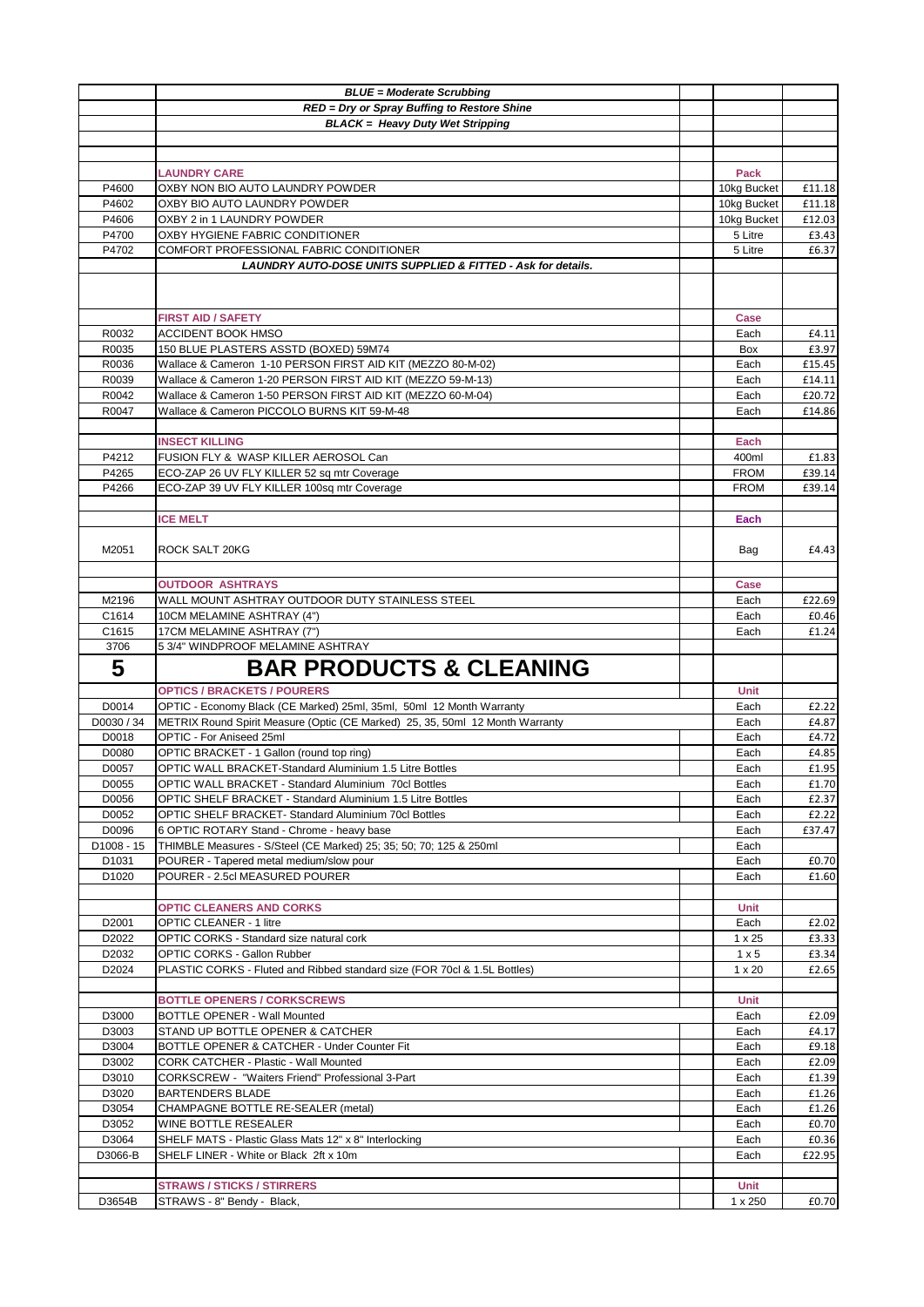| STRAWS - 8" Bendy - Striped<br>D3654<br>$1 \times 250$<br>£0.72<br>D3656<br>STRAWS - 5.5" Cocktail Sip<br>1 x 1000<br>£1.94<br>D3661<br>STRAWS - 10.5" EX-LONG BOTTLE STRAWS<br>1 X 250<br>£1.70<br>370080WH<br>GIANT PARTY / FISHBOWL STRAWS 20" 8mm Bore<br>$1 \times 500$<br>£12.51<br><b>STRAWS - Fruit</b><br>D3658<br>$1 \times 100$<br>£6.38<br>SPOON (SLUSH) STRAWS<br>1 X 200<br>£1.46<br>D3653<br>COCKTAIL STICKS - Wooden<br>D3602<br>1 x 1000<br>£0.83<br>COCKTAIL STICKS - Parasol<br>D3608<br>$1 \times 144$<br>£1.95<br><b>COCKTAIL STICKS - Plastic Swordsticks 3"</b><br>D3604<br>£5.23<br>$1 \times 1000$<br><b>COCKTAIL GLITTER STICKS</b><br>D3610<br>1 X 144<br>£3.06<br>D3623-B<br>STIRRERS - Plastic Clear or Black 7.25"<br>1 x 250<br>£3.40<br>EXTRA FLEX 11" BENDY STRAW<br>D3663<br>1 X 100<br>£3.01<br><b>SIP</b><br>STRAWS - 4" Cocktail stip clear<br>1 x 1000<br>£2.98<br><b>COCKTAIL ACCESSORIES</b><br><b>Unit</b><br>640035<br><b>COCKTAIL SHAKER - Stainless Steel</b><br>Each<br>£8.34<br>640012<br><b>BOSTON SHAKER GLASS 16oz</b><br>Each<br>£1.78<br>640014<br>BOSTON SHAKER CAN S/S 28oz<br>Each<br>£3.45<br>570021<br>BAR COCKTAIL SPOON SUGAR CRUSH END S/S<br>Each<br>£1.46<br>570024<br>HAWTHORNE STRAINER<br>Each<br>£1.07<br><b>DRIP TRAYS / ICE BUCKETS &amp; COOLERS</b><br>Unit<br>DRIP TRAY - Brass - Oblong (18" x 9" x 1")<br>D3508<br>Each<br>£18.08<br>D3510<br>DRIP TRAY - Stainless Steel - Oblong (18" x 9" x 1")<br>Each<br>£18.08<br>D3301<br>ICE BUCKET - Large 10 Litre Double Wall<br>Each<br>£15.30<br><b>ACRYLIC SINGLE WINE COOLER - Clear</b><br>D3400<br>Each<br>£5.21<br>600002<br>SINGLE BOTTLE TABLE WINE COOLER<br><b>Stainless Steel</b><br>Each<br>£6.95<br>14N<br>WINE BUCKET Polished Aluminium with Handles<br>Each<br>£8.34<br>600010<br>WINE BUCKET Acrylic Clear<br>Each<br>£4.17<br>PLASTIC SQUARE ICE BUCKET 7 PINT<br>D3302<br>Each<br>£8.34<br>D3420<br>ICE TONGS - Stainless Steel<br>Each<br>£0.62<br>720049<br>ICE SCOOP - 5oz Aluminium<br>Each<br>£1.26<br><b>GLASS / BOTTLE CARRIERS</b><br>Unit<br><b>GLASS COLLECTION CRATE - 10 Bottle</b><br>D3102<br>Each<br>£11.12<br>D3106-10<br>BOTTLE SKIP - Blue (5 Sizes)<br>Each<br><b>ICE MAKERS / BOTTLE COOLERS</b><br>Unit<br><b>AUTOMATIC ICE MAKERS Various Sizes</b><br>BOTTLE COOLER - SINGLE GLASS DOOR<br>BOTTLE COOLER - DOUBLE GLASS DOORS<br><b>VARIOUS OFFERS AVAILABLE - RING FOR SPECIAL DEALS</b><br><b>TILL ROLLS</b><br>Unit<br>K0960<br>Paper TILL ROLLS 44 x 80mm (20)<br>£3.18<br>Box<br>K0963<br>Paper TILL ROLLS 44 x 70mm (20)<br>Box<br>£3.18<br>K0968<br>Paper TILL ROLLS 57 x 57mm (20)<br>Box<br>£3.18<br>K0975<br>THERMAL TILL ROLLS 57 x 70mm (20)<br>Box<br>£10.42<br>THERMAL TILL ROLLS 44 x 80mm (20)<br>K0978<br>Box<br>£10.42<br>K0980<br>THERMAL ROLLS 57 x 30mm (20) for PDQ Machine<br>Box<br>£6.75<br>R6051<br>FORGED NOTE DETECTOR Ultra Violet<br>Each<br>£22.71<br>6" 4W REPLACEMENT TUBE (BLACK LIGHT) for Forge Note Detector<br>R6052<br>Each<br>£6.82<br><b>BEER-LINE CLEANING</b><br><b>Unit</b><br>5 Litre<br>D4916A<br>Pipeline Purple<br>£5.87<br>D4911<br>Prosan Clear Beerline Cleaner<br>5 Litre<br>£6.94<br>D4915B<br>Pipeline Professional<br>5 Litre<br>£8.32<br>Prosan Plus<br>D4912a<br>5 Litre<br>£6.27<br><b>BEER KEEPING</b><br>Unit<br>D4506<br>FILTER PAPER - 8" Medium (200 Discs)<br>Box<br>£13.30<br>D4502<br>FILTER PAPER - 20" Medium (100 Discs)<br>Box<br>£20.39<br>E13012<br><b>BUCKET - 12-Itr Stainless Steel</b><br>Each<br>£18.64<br>D4340<br>BUCKET - 12-Itr White Food Safe Plastic With Pouring Lip<br>Each<br>£7.78<br>D4538<br>CASK TAP 3/4 BSP SINGLE PLASTIC<br>Each<br>£1.98<br>D4939A<br>SAFETY GOGGLES<br>Pair<br>£4.02<br>D4694<br>KEG-CHECK for up to 22 Gall (Adaptor available for 36 Gall)<br>£159.65<br>Each<br>M0257<br>CELLAR/RIGGER GLOVES<br>Pair<br>£1.63<br><b>GLASS WASHING BY HAND</b><br>Unit | D3654C | STRAWS - 8" Bendy - Clear | 1 x 250 | £0.91 |
|-----------------------------------------------------------------------------------------------------------------------------------------------------------------------------------------------------------------------------------------------------------------------------------------------------------------------------------------------------------------------------------------------------------------------------------------------------------------------------------------------------------------------------------------------------------------------------------------------------------------------------------------------------------------------------------------------------------------------------------------------------------------------------------------------------------------------------------------------------------------------------------------------------------------------------------------------------------------------------------------------------------------------------------------------------------------------------------------------------------------------------------------------------------------------------------------------------------------------------------------------------------------------------------------------------------------------------------------------------------------------------------------------------------------------------------------------------------------------------------------------------------------------------------------------------------------------------------------------------------------------------------------------------------------------------------------------------------------------------------------------------------------------------------------------------------------------------------------------------------------------------------------------------------------------------------------------------------------------------------------------------------------------------------------------------------------------------------------------------------------------------------------------------------------------------------------------------------------------------------------------------------------------------------------------------------------------------------------------------------------------------------------------------------------------------------------------------------------------------------------------------------------------------------------------------------------------------------------------------------------------------------------------------------------------------------------------------------------------------------------------------------------------------------------------------------------------------------------------------------------------------------------------------------------------------------------------------------------------------------------------------------------------------------------------------------------------------------------------------------------------------------------------------------------------------------------------------------------------------------------------------------------------------------------------------------------------------------------------------------------------------------------------------------------------------------------------------------------------------------------------------------------------------------------------------------------------------------------------------------------------------------------------------------------------------------------------------------------------------------------------------------------------------------------------------------------------------------------------------------------------------------------------------------------------------------------|--------|---------------------------|---------|-------|
|                                                                                                                                                                                                                                                                                                                                                                                                                                                                                                                                                                                                                                                                                                                                                                                                                                                                                                                                                                                                                                                                                                                                                                                                                                                                                                                                                                                                                                                                                                                                                                                                                                                                                                                                                                                                                                                                                                                                                                                                                                                                                                                                                                                                                                                                                                                                                                                                                                                                                                                                                                                                                                                                                                                                                                                                                                                                                                                                                                                                                                                                                                                                                                                                                                                                                                                                                                                                                                                                                                                                                                                                                                                                                                                                                                                                                                                                                                                                         |        |                           |         |       |
|                                                                                                                                                                                                                                                                                                                                                                                                                                                                                                                                                                                                                                                                                                                                                                                                                                                                                                                                                                                                                                                                                                                                                                                                                                                                                                                                                                                                                                                                                                                                                                                                                                                                                                                                                                                                                                                                                                                                                                                                                                                                                                                                                                                                                                                                                                                                                                                                                                                                                                                                                                                                                                                                                                                                                                                                                                                                                                                                                                                                                                                                                                                                                                                                                                                                                                                                                                                                                                                                                                                                                                                                                                                                                                                                                                                                                                                                                                                                         |        |                           |         |       |
|                                                                                                                                                                                                                                                                                                                                                                                                                                                                                                                                                                                                                                                                                                                                                                                                                                                                                                                                                                                                                                                                                                                                                                                                                                                                                                                                                                                                                                                                                                                                                                                                                                                                                                                                                                                                                                                                                                                                                                                                                                                                                                                                                                                                                                                                                                                                                                                                                                                                                                                                                                                                                                                                                                                                                                                                                                                                                                                                                                                                                                                                                                                                                                                                                                                                                                                                                                                                                                                                                                                                                                                                                                                                                                                                                                                                                                                                                                                                         |        |                           |         |       |
|                                                                                                                                                                                                                                                                                                                                                                                                                                                                                                                                                                                                                                                                                                                                                                                                                                                                                                                                                                                                                                                                                                                                                                                                                                                                                                                                                                                                                                                                                                                                                                                                                                                                                                                                                                                                                                                                                                                                                                                                                                                                                                                                                                                                                                                                                                                                                                                                                                                                                                                                                                                                                                                                                                                                                                                                                                                                                                                                                                                                                                                                                                                                                                                                                                                                                                                                                                                                                                                                                                                                                                                                                                                                                                                                                                                                                                                                                                                                         |        |                           |         |       |
|                                                                                                                                                                                                                                                                                                                                                                                                                                                                                                                                                                                                                                                                                                                                                                                                                                                                                                                                                                                                                                                                                                                                                                                                                                                                                                                                                                                                                                                                                                                                                                                                                                                                                                                                                                                                                                                                                                                                                                                                                                                                                                                                                                                                                                                                                                                                                                                                                                                                                                                                                                                                                                                                                                                                                                                                                                                                                                                                                                                                                                                                                                                                                                                                                                                                                                                                                                                                                                                                                                                                                                                                                                                                                                                                                                                                                                                                                                                                         |        |                           |         |       |
|                                                                                                                                                                                                                                                                                                                                                                                                                                                                                                                                                                                                                                                                                                                                                                                                                                                                                                                                                                                                                                                                                                                                                                                                                                                                                                                                                                                                                                                                                                                                                                                                                                                                                                                                                                                                                                                                                                                                                                                                                                                                                                                                                                                                                                                                                                                                                                                                                                                                                                                                                                                                                                                                                                                                                                                                                                                                                                                                                                                                                                                                                                                                                                                                                                                                                                                                                                                                                                                                                                                                                                                                                                                                                                                                                                                                                                                                                                                                         |        |                           |         |       |
|                                                                                                                                                                                                                                                                                                                                                                                                                                                                                                                                                                                                                                                                                                                                                                                                                                                                                                                                                                                                                                                                                                                                                                                                                                                                                                                                                                                                                                                                                                                                                                                                                                                                                                                                                                                                                                                                                                                                                                                                                                                                                                                                                                                                                                                                                                                                                                                                                                                                                                                                                                                                                                                                                                                                                                                                                                                                                                                                                                                                                                                                                                                                                                                                                                                                                                                                                                                                                                                                                                                                                                                                                                                                                                                                                                                                                                                                                                                                         |        |                           |         |       |
|                                                                                                                                                                                                                                                                                                                                                                                                                                                                                                                                                                                                                                                                                                                                                                                                                                                                                                                                                                                                                                                                                                                                                                                                                                                                                                                                                                                                                                                                                                                                                                                                                                                                                                                                                                                                                                                                                                                                                                                                                                                                                                                                                                                                                                                                                                                                                                                                                                                                                                                                                                                                                                                                                                                                                                                                                                                                                                                                                                                                                                                                                                                                                                                                                                                                                                                                                                                                                                                                                                                                                                                                                                                                                                                                                                                                                                                                                                                                         |        |                           |         |       |
|                                                                                                                                                                                                                                                                                                                                                                                                                                                                                                                                                                                                                                                                                                                                                                                                                                                                                                                                                                                                                                                                                                                                                                                                                                                                                                                                                                                                                                                                                                                                                                                                                                                                                                                                                                                                                                                                                                                                                                                                                                                                                                                                                                                                                                                                                                                                                                                                                                                                                                                                                                                                                                                                                                                                                                                                                                                                                                                                                                                                                                                                                                                                                                                                                                                                                                                                                                                                                                                                                                                                                                                                                                                                                                                                                                                                                                                                                                                                         |        |                           |         |       |
|                                                                                                                                                                                                                                                                                                                                                                                                                                                                                                                                                                                                                                                                                                                                                                                                                                                                                                                                                                                                                                                                                                                                                                                                                                                                                                                                                                                                                                                                                                                                                                                                                                                                                                                                                                                                                                                                                                                                                                                                                                                                                                                                                                                                                                                                                                                                                                                                                                                                                                                                                                                                                                                                                                                                                                                                                                                                                                                                                                                                                                                                                                                                                                                                                                                                                                                                                                                                                                                                                                                                                                                                                                                                                                                                                                                                                                                                                                                                         |        |                           |         |       |
|                                                                                                                                                                                                                                                                                                                                                                                                                                                                                                                                                                                                                                                                                                                                                                                                                                                                                                                                                                                                                                                                                                                                                                                                                                                                                                                                                                                                                                                                                                                                                                                                                                                                                                                                                                                                                                                                                                                                                                                                                                                                                                                                                                                                                                                                                                                                                                                                                                                                                                                                                                                                                                                                                                                                                                                                                                                                                                                                                                                                                                                                                                                                                                                                                                                                                                                                                                                                                                                                                                                                                                                                                                                                                                                                                                                                                                                                                                                                         |        |                           |         |       |
|                                                                                                                                                                                                                                                                                                                                                                                                                                                                                                                                                                                                                                                                                                                                                                                                                                                                                                                                                                                                                                                                                                                                                                                                                                                                                                                                                                                                                                                                                                                                                                                                                                                                                                                                                                                                                                                                                                                                                                                                                                                                                                                                                                                                                                                                                                                                                                                                                                                                                                                                                                                                                                                                                                                                                                                                                                                                                                                                                                                                                                                                                                                                                                                                                                                                                                                                                                                                                                                                                                                                                                                                                                                                                                                                                                                                                                                                                                                                         |        |                           |         |       |
|                                                                                                                                                                                                                                                                                                                                                                                                                                                                                                                                                                                                                                                                                                                                                                                                                                                                                                                                                                                                                                                                                                                                                                                                                                                                                                                                                                                                                                                                                                                                                                                                                                                                                                                                                                                                                                                                                                                                                                                                                                                                                                                                                                                                                                                                                                                                                                                                                                                                                                                                                                                                                                                                                                                                                                                                                                                                                                                                                                                                                                                                                                                                                                                                                                                                                                                                                                                                                                                                                                                                                                                                                                                                                                                                                                                                                                                                                                                                         |        |                           |         |       |
|                                                                                                                                                                                                                                                                                                                                                                                                                                                                                                                                                                                                                                                                                                                                                                                                                                                                                                                                                                                                                                                                                                                                                                                                                                                                                                                                                                                                                                                                                                                                                                                                                                                                                                                                                                                                                                                                                                                                                                                                                                                                                                                                                                                                                                                                                                                                                                                                                                                                                                                                                                                                                                                                                                                                                                                                                                                                                                                                                                                                                                                                                                                                                                                                                                                                                                                                                                                                                                                                                                                                                                                                                                                                                                                                                                                                                                                                                                                                         |        |                           |         |       |
|                                                                                                                                                                                                                                                                                                                                                                                                                                                                                                                                                                                                                                                                                                                                                                                                                                                                                                                                                                                                                                                                                                                                                                                                                                                                                                                                                                                                                                                                                                                                                                                                                                                                                                                                                                                                                                                                                                                                                                                                                                                                                                                                                                                                                                                                                                                                                                                                                                                                                                                                                                                                                                                                                                                                                                                                                                                                                                                                                                                                                                                                                                                                                                                                                                                                                                                                                                                                                                                                                                                                                                                                                                                                                                                                                                                                                                                                                                                                         |        |                           |         |       |
|                                                                                                                                                                                                                                                                                                                                                                                                                                                                                                                                                                                                                                                                                                                                                                                                                                                                                                                                                                                                                                                                                                                                                                                                                                                                                                                                                                                                                                                                                                                                                                                                                                                                                                                                                                                                                                                                                                                                                                                                                                                                                                                                                                                                                                                                                                                                                                                                                                                                                                                                                                                                                                                                                                                                                                                                                                                                                                                                                                                                                                                                                                                                                                                                                                                                                                                                                                                                                                                                                                                                                                                                                                                                                                                                                                                                                                                                                                                                         |        |                           |         |       |
|                                                                                                                                                                                                                                                                                                                                                                                                                                                                                                                                                                                                                                                                                                                                                                                                                                                                                                                                                                                                                                                                                                                                                                                                                                                                                                                                                                                                                                                                                                                                                                                                                                                                                                                                                                                                                                                                                                                                                                                                                                                                                                                                                                                                                                                                                                                                                                                                                                                                                                                                                                                                                                                                                                                                                                                                                                                                                                                                                                                                                                                                                                                                                                                                                                                                                                                                                                                                                                                                                                                                                                                                                                                                                                                                                                                                                                                                                                                                         |        |                           |         |       |
|                                                                                                                                                                                                                                                                                                                                                                                                                                                                                                                                                                                                                                                                                                                                                                                                                                                                                                                                                                                                                                                                                                                                                                                                                                                                                                                                                                                                                                                                                                                                                                                                                                                                                                                                                                                                                                                                                                                                                                                                                                                                                                                                                                                                                                                                                                                                                                                                                                                                                                                                                                                                                                                                                                                                                                                                                                                                                                                                                                                                                                                                                                                                                                                                                                                                                                                                                                                                                                                                                                                                                                                                                                                                                                                                                                                                                                                                                                                                         |        |                           |         |       |
|                                                                                                                                                                                                                                                                                                                                                                                                                                                                                                                                                                                                                                                                                                                                                                                                                                                                                                                                                                                                                                                                                                                                                                                                                                                                                                                                                                                                                                                                                                                                                                                                                                                                                                                                                                                                                                                                                                                                                                                                                                                                                                                                                                                                                                                                                                                                                                                                                                                                                                                                                                                                                                                                                                                                                                                                                                                                                                                                                                                                                                                                                                                                                                                                                                                                                                                                                                                                                                                                                                                                                                                                                                                                                                                                                                                                                                                                                                                                         |        |                           |         |       |
|                                                                                                                                                                                                                                                                                                                                                                                                                                                                                                                                                                                                                                                                                                                                                                                                                                                                                                                                                                                                                                                                                                                                                                                                                                                                                                                                                                                                                                                                                                                                                                                                                                                                                                                                                                                                                                                                                                                                                                                                                                                                                                                                                                                                                                                                                                                                                                                                                                                                                                                                                                                                                                                                                                                                                                                                                                                                                                                                                                                                                                                                                                                                                                                                                                                                                                                                                                                                                                                                                                                                                                                                                                                                                                                                                                                                                                                                                                                                         |        |                           |         |       |
|                                                                                                                                                                                                                                                                                                                                                                                                                                                                                                                                                                                                                                                                                                                                                                                                                                                                                                                                                                                                                                                                                                                                                                                                                                                                                                                                                                                                                                                                                                                                                                                                                                                                                                                                                                                                                                                                                                                                                                                                                                                                                                                                                                                                                                                                                                                                                                                                                                                                                                                                                                                                                                                                                                                                                                                                                                                                                                                                                                                                                                                                                                                                                                                                                                                                                                                                                                                                                                                                                                                                                                                                                                                                                                                                                                                                                                                                                                                                         |        |                           |         |       |
|                                                                                                                                                                                                                                                                                                                                                                                                                                                                                                                                                                                                                                                                                                                                                                                                                                                                                                                                                                                                                                                                                                                                                                                                                                                                                                                                                                                                                                                                                                                                                                                                                                                                                                                                                                                                                                                                                                                                                                                                                                                                                                                                                                                                                                                                                                                                                                                                                                                                                                                                                                                                                                                                                                                                                                                                                                                                                                                                                                                                                                                                                                                                                                                                                                                                                                                                                                                                                                                                                                                                                                                                                                                                                                                                                                                                                                                                                                                                         |        |                           |         |       |
|                                                                                                                                                                                                                                                                                                                                                                                                                                                                                                                                                                                                                                                                                                                                                                                                                                                                                                                                                                                                                                                                                                                                                                                                                                                                                                                                                                                                                                                                                                                                                                                                                                                                                                                                                                                                                                                                                                                                                                                                                                                                                                                                                                                                                                                                                                                                                                                                                                                                                                                                                                                                                                                                                                                                                                                                                                                                                                                                                                                                                                                                                                                                                                                                                                                                                                                                                                                                                                                                                                                                                                                                                                                                                                                                                                                                                                                                                                                                         |        |                           |         |       |
|                                                                                                                                                                                                                                                                                                                                                                                                                                                                                                                                                                                                                                                                                                                                                                                                                                                                                                                                                                                                                                                                                                                                                                                                                                                                                                                                                                                                                                                                                                                                                                                                                                                                                                                                                                                                                                                                                                                                                                                                                                                                                                                                                                                                                                                                                                                                                                                                                                                                                                                                                                                                                                                                                                                                                                                                                                                                                                                                                                                                                                                                                                                                                                                                                                                                                                                                                                                                                                                                                                                                                                                                                                                                                                                                                                                                                                                                                                                                         |        |                           |         |       |
|                                                                                                                                                                                                                                                                                                                                                                                                                                                                                                                                                                                                                                                                                                                                                                                                                                                                                                                                                                                                                                                                                                                                                                                                                                                                                                                                                                                                                                                                                                                                                                                                                                                                                                                                                                                                                                                                                                                                                                                                                                                                                                                                                                                                                                                                                                                                                                                                                                                                                                                                                                                                                                                                                                                                                                                                                                                                                                                                                                                                                                                                                                                                                                                                                                                                                                                                                                                                                                                                                                                                                                                                                                                                                                                                                                                                                                                                                                                                         |        |                           |         |       |
|                                                                                                                                                                                                                                                                                                                                                                                                                                                                                                                                                                                                                                                                                                                                                                                                                                                                                                                                                                                                                                                                                                                                                                                                                                                                                                                                                                                                                                                                                                                                                                                                                                                                                                                                                                                                                                                                                                                                                                                                                                                                                                                                                                                                                                                                                                                                                                                                                                                                                                                                                                                                                                                                                                                                                                                                                                                                                                                                                                                                                                                                                                                                                                                                                                                                                                                                                                                                                                                                                                                                                                                                                                                                                                                                                                                                                                                                                                                                         |        |                           |         |       |
|                                                                                                                                                                                                                                                                                                                                                                                                                                                                                                                                                                                                                                                                                                                                                                                                                                                                                                                                                                                                                                                                                                                                                                                                                                                                                                                                                                                                                                                                                                                                                                                                                                                                                                                                                                                                                                                                                                                                                                                                                                                                                                                                                                                                                                                                                                                                                                                                                                                                                                                                                                                                                                                                                                                                                                                                                                                                                                                                                                                                                                                                                                                                                                                                                                                                                                                                                                                                                                                                                                                                                                                                                                                                                                                                                                                                                                                                                                                                         |        |                           |         |       |
|                                                                                                                                                                                                                                                                                                                                                                                                                                                                                                                                                                                                                                                                                                                                                                                                                                                                                                                                                                                                                                                                                                                                                                                                                                                                                                                                                                                                                                                                                                                                                                                                                                                                                                                                                                                                                                                                                                                                                                                                                                                                                                                                                                                                                                                                                                                                                                                                                                                                                                                                                                                                                                                                                                                                                                                                                                                                                                                                                                                                                                                                                                                                                                                                                                                                                                                                                                                                                                                                                                                                                                                                                                                                                                                                                                                                                                                                                                                                         |        |                           |         |       |
|                                                                                                                                                                                                                                                                                                                                                                                                                                                                                                                                                                                                                                                                                                                                                                                                                                                                                                                                                                                                                                                                                                                                                                                                                                                                                                                                                                                                                                                                                                                                                                                                                                                                                                                                                                                                                                                                                                                                                                                                                                                                                                                                                                                                                                                                                                                                                                                                                                                                                                                                                                                                                                                                                                                                                                                                                                                                                                                                                                                                                                                                                                                                                                                                                                                                                                                                                                                                                                                                                                                                                                                                                                                                                                                                                                                                                                                                                                                                         |        |                           |         |       |
|                                                                                                                                                                                                                                                                                                                                                                                                                                                                                                                                                                                                                                                                                                                                                                                                                                                                                                                                                                                                                                                                                                                                                                                                                                                                                                                                                                                                                                                                                                                                                                                                                                                                                                                                                                                                                                                                                                                                                                                                                                                                                                                                                                                                                                                                                                                                                                                                                                                                                                                                                                                                                                                                                                                                                                                                                                                                                                                                                                                                                                                                                                                                                                                                                                                                                                                                                                                                                                                                                                                                                                                                                                                                                                                                                                                                                                                                                                                                         |        |                           |         |       |
|                                                                                                                                                                                                                                                                                                                                                                                                                                                                                                                                                                                                                                                                                                                                                                                                                                                                                                                                                                                                                                                                                                                                                                                                                                                                                                                                                                                                                                                                                                                                                                                                                                                                                                                                                                                                                                                                                                                                                                                                                                                                                                                                                                                                                                                                                                                                                                                                                                                                                                                                                                                                                                                                                                                                                                                                                                                                                                                                                                                                                                                                                                                                                                                                                                                                                                                                                                                                                                                                                                                                                                                                                                                                                                                                                                                                                                                                                                                                         |        |                           |         |       |
|                                                                                                                                                                                                                                                                                                                                                                                                                                                                                                                                                                                                                                                                                                                                                                                                                                                                                                                                                                                                                                                                                                                                                                                                                                                                                                                                                                                                                                                                                                                                                                                                                                                                                                                                                                                                                                                                                                                                                                                                                                                                                                                                                                                                                                                                                                                                                                                                                                                                                                                                                                                                                                                                                                                                                                                                                                                                                                                                                                                                                                                                                                                                                                                                                                                                                                                                                                                                                                                                                                                                                                                                                                                                                                                                                                                                                                                                                                                                         |        |                           |         |       |
|                                                                                                                                                                                                                                                                                                                                                                                                                                                                                                                                                                                                                                                                                                                                                                                                                                                                                                                                                                                                                                                                                                                                                                                                                                                                                                                                                                                                                                                                                                                                                                                                                                                                                                                                                                                                                                                                                                                                                                                                                                                                                                                                                                                                                                                                                                                                                                                                                                                                                                                                                                                                                                                                                                                                                                                                                                                                                                                                                                                                                                                                                                                                                                                                                                                                                                                                                                                                                                                                                                                                                                                                                                                                                                                                                                                                                                                                                                                                         |        |                           |         |       |
|                                                                                                                                                                                                                                                                                                                                                                                                                                                                                                                                                                                                                                                                                                                                                                                                                                                                                                                                                                                                                                                                                                                                                                                                                                                                                                                                                                                                                                                                                                                                                                                                                                                                                                                                                                                                                                                                                                                                                                                                                                                                                                                                                                                                                                                                                                                                                                                                                                                                                                                                                                                                                                                                                                                                                                                                                                                                                                                                                                                                                                                                                                                                                                                                                                                                                                                                                                                                                                                                                                                                                                                                                                                                                                                                                                                                                                                                                                                                         |        |                           |         |       |
|                                                                                                                                                                                                                                                                                                                                                                                                                                                                                                                                                                                                                                                                                                                                                                                                                                                                                                                                                                                                                                                                                                                                                                                                                                                                                                                                                                                                                                                                                                                                                                                                                                                                                                                                                                                                                                                                                                                                                                                                                                                                                                                                                                                                                                                                                                                                                                                                                                                                                                                                                                                                                                                                                                                                                                                                                                                                                                                                                                                                                                                                                                                                                                                                                                                                                                                                                                                                                                                                                                                                                                                                                                                                                                                                                                                                                                                                                                                                         |        |                           |         |       |
|                                                                                                                                                                                                                                                                                                                                                                                                                                                                                                                                                                                                                                                                                                                                                                                                                                                                                                                                                                                                                                                                                                                                                                                                                                                                                                                                                                                                                                                                                                                                                                                                                                                                                                                                                                                                                                                                                                                                                                                                                                                                                                                                                                                                                                                                                                                                                                                                                                                                                                                                                                                                                                                                                                                                                                                                                                                                                                                                                                                                                                                                                                                                                                                                                                                                                                                                                                                                                                                                                                                                                                                                                                                                                                                                                                                                                                                                                                                                         |        |                           |         |       |
|                                                                                                                                                                                                                                                                                                                                                                                                                                                                                                                                                                                                                                                                                                                                                                                                                                                                                                                                                                                                                                                                                                                                                                                                                                                                                                                                                                                                                                                                                                                                                                                                                                                                                                                                                                                                                                                                                                                                                                                                                                                                                                                                                                                                                                                                                                                                                                                                                                                                                                                                                                                                                                                                                                                                                                                                                                                                                                                                                                                                                                                                                                                                                                                                                                                                                                                                                                                                                                                                                                                                                                                                                                                                                                                                                                                                                                                                                                                                         |        |                           |         |       |
|                                                                                                                                                                                                                                                                                                                                                                                                                                                                                                                                                                                                                                                                                                                                                                                                                                                                                                                                                                                                                                                                                                                                                                                                                                                                                                                                                                                                                                                                                                                                                                                                                                                                                                                                                                                                                                                                                                                                                                                                                                                                                                                                                                                                                                                                                                                                                                                                                                                                                                                                                                                                                                                                                                                                                                                                                                                                                                                                                                                                                                                                                                                                                                                                                                                                                                                                                                                                                                                                                                                                                                                                                                                                                                                                                                                                                                                                                                                                         |        |                           |         |       |
|                                                                                                                                                                                                                                                                                                                                                                                                                                                                                                                                                                                                                                                                                                                                                                                                                                                                                                                                                                                                                                                                                                                                                                                                                                                                                                                                                                                                                                                                                                                                                                                                                                                                                                                                                                                                                                                                                                                                                                                                                                                                                                                                                                                                                                                                                                                                                                                                                                                                                                                                                                                                                                                                                                                                                                                                                                                                                                                                                                                                                                                                                                                                                                                                                                                                                                                                                                                                                                                                                                                                                                                                                                                                                                                                                                                                                                                                                                                                         |        |                           |         |       |
|                                                                                                                                                                                                                                                                                                                                                                                                                                                                                                                                                                                                                                                                                                                                                                                                                                                                                                                                                                                                                                                                                                                                                                                                                                                                                                                                                                                                                                                                                                                                                                                                                                                                                                                                                                                                                                                                                                                                                                                                                                                                                                                                                                                                                                                                                                                                                                                                                                                                                                                                                                                                                                                                                                                                                                                                                                                                                                                                                                                                                                                                                                                                                                                                                                                                                                                                                                                                                                                                                                                                                                                                                                                                                                                                                                                                                                                                                                                                         |        |                           |         |       |
|                                                                                                                                                                                                                                                                                                                                                                                                                                                                                                                                                                                                                                                                                                                                                                                                                                                                                                                                                                                                                                                                                                                                                                                                                                                                                                                                                                                                                                                                                                                                                                                                                                                                                                                                                                                                                                                                                                                                                                                                                                                                                                                                                                                                                                                                                                                                                                                                                                                                                                                                                                                                                                                                                                                                                                                                                                                                                                                                                                                                                                                                                                                                                                                                                                                                                                                                                                                                                                                                                                                                                                                                                                                                                                                                                                                                                                                                                                                                         |        |                           |         |       |
|                                                                                                                                                                                                                                                                                                                                                                                                                                                                                                                                                                                                                                                                                                                                                                                                                                                                                                                                                                                                                                                                                                                                                                                                                                                                                                                                                                                                                                                                                                                                                                                                                                                                                                                                                                                                                                                                                                                                                                                                                                                                                                                                                                                                                                                                                                                                                                                                                                                                                                                                                                                                                                                                                                                                                                                                                                                                                                                                                                                                                                                                                                                                                                                                                                                                                                                                                                                                                                                                                                                                                                                                                                                                                                                                                                                                                                                                                                                                         |        |                           |         |       |
|                                                                                                                                                                                                                                                                                                                                                                                                                                                                                                                                                                                                                                                                                                                                                                                                                                                                                                                                                                                                                                                                                                                                                                                                                                                                                                                                                                                                                                                                                                                                                                                                                                                                                                                                                                                                                                                                                                                                                                                                                                                                                                                                                                                                                                                                                                                                                                                                                                                                                                                                                                                                                                                                                                                                                                                                                                                                                                                                                                                                                                                                                                                                                                                                                                                                                                                                                                                                                                                                                                                                                                                                                                                                                                                                                                                                                                                                                                                                         |        |                           |         |       |
|                                                                                                                                                                                                                                                                                                                                                                                                                                                                                                                                                                                                                                                                                                                                                                                                                                                                                                                                                                                                                                                                                                                                                                                                                                                                                                                                                                                                                                                                                                                                                                                                                                                                                                                                                                                                                                                                                                                                                                                                                                                                                                                                                                                                                                                                                                                                                                                                                                                                                                                                                                                                                                                                                                                                                                                                                                                                                                                                                                                                                                                                                                                                                                                                                                                                                                                                                                                                                                                                                                                                                                                                                                                                                                                                                                                                                                                                                                                                         |        |                           |         |       |
|                                                                                                                                                                                                                                                                                                                                                                                                                                                                                                                                                                                                                                                                                                                                                                                                                                                                                                                                                                                                                                                                                                                                                                                                                                                                                                                                                                                                                                                                                                                                                                                                                                                                                                                                                                                                                                                                                                                                                                                                                                                                                                                                                                                                                                                                                                                                                                                                                                                                                                                                                                                                                                                                                                                                                                                                                                                                                                                                                                                                                                                                                                                                                                                                                                                                                                                                                                                                                                                                                                                                                                                                                                                                                                                                                                                                                                                                                                                                         |        |                           |         |       |
|                                                                                                                                                                                                                                                                                                                                                                                                                                                                                                                                                                                                                                                                                                                                                                                                                                                                                                                                                                                                                                                                                                                                                                                                                                                                                                                                                                                                                                                                                                                                                                                                                                                                                                                                                                                                                                                                                                                                                                                                                                                                                                                                                                                                                                                                                                                                                                                                                                                                                                                                                                                                                                                                                                                                                                                                                                                                                                                                                                                                                                                                                                                                                                                                                                                                                                                                                                                                                                                                                                                                                                                                                                                                                                                                                                                                                                                                                                                                         |        |                           |         |       |
|                                                                                                                                                                                                                                                                                                                                                                                                                                                                                                                                                                                                                                                                                                                                                                                                                                                                                                                                                                                                                                                                                                                                                                                                                                                                                                                                                                                                                                                                                                                                                                                                                                                                                                                                                                                                                                                                                                                                                                                                                                                                                                                                                                                                                                                                                                                                                                                                                                                                                                                                                                                                                                                                                                                                                                                                                                                                                                                                                                                                                                                                                                                                                                                                                                                                                                                                                                                                                                                                                                                                                                                                                                                                                                                                                                                                                                                                                                                                         |        |                           |         |       |
|                                                                                                                                                                                                                                                                                                                                                                                                                                                                                                                                                                                                                                                                                                                                                                                                                                                                                                                                                                                                                                                                                                                                                                                                                                                                                                                                                                                                                                                                                                                                                                                                                                                                                                                                                                                                                                                                                                                                                                                                                                                                                                                                                                                                                                                                                                                                                                                                                                                                                                                                                                                                                                                                                                                                                                                                                                                                                                                                                                                                                                                                                                                                                                                                                                                                                                                                                                                                                                                                                                                                                                                                                                                                                                                                                                                                                                                                                                                                         |        |                           |         |       |
|                                                                                                                                                                                                                                                                                                                                                                                                                                                                                                                                                                                                                                                                                                                                                                                                                                                                                                                                                                                                                                                                                                                                                                                                                                                                                                                                                                                                                                                                                                                                                                                                                                                                                                                                                                                                                                                                                                                                                                                                                                                                                                                                                                                                                                                                                                                                                                                                                                                                                                                                                                                                                                                                                                                                                                                                                                                                                                                                                                                                                                                                                                                                                                                                                                                                                                                                                                                                                                                                                                                                                                                                                                                                                                                                                                                                                                                                                                                                         |        |                           |         |       |
|                                                                                                                                                                                                                                                                                                                                                                                                                                                                                                                                                                                                                                                                                                                                                                                                                                                                                                                                                                                                                                                                                                                                                                                                                                                                                                                                                                                                                                                                                                                                                                                                                                                                                                                                                                                                                                                                                                                                                                                                                                                                                                                                                                                                                                                                                                                                                                                                                                                                                                                                                                                                                                                                                                                                                                                                                                                                                                                                                                                                                                                                                                                                                                                                                                                                                                                                                                                                                                                                                                                                                                                                                                                                                                                                                                                                                                                                                                                                         |        |                           |         |       |
|                                                                                                                                                                                                                                                                                                                                                                                                                                                                                                                                                                                                                                                                                                                                                                                                                                                                                                                                                                                                                                                                                                                                                                                                                                                                                                                                                                                                                                                                                                                                                                                                                                                                                                                                                                                                                                                                                                                                                                                                                                                                                                                                                                                                                                                                                                                                                                                                                                                                                                                                                                                                                                                                                                                                                                                                                                                                                                                                                                                                                                                                                                                                                                                                                                                                                                                                                                                                                                                                                                                                                                                                                                                                                                                                                                                                                                                                                                                                         |        |                           |         |       |
|                                                                                                                                                                                                                                                                                                                                                                                                                                                                                                                                                                                                                                                                                                                                                                                                                                                                                                                                                                                                                                                                                                                                                                                                                                                                                                                                                                                                                                                                                                                                                                                                                                                                                                                                                                                                                                                                                                                                                                                                                                                                                                                                                                                                                                                                                                                                                                                                                                                                                                                                                                                                                                                                                                                                                                                                                                                                                                                                                                                                                                                                                                                                                                                                                                                                                                                                                                                                                                                                                                                                                                                                                                                                                                                                                                                                                                                                                                                                         |        |                           |         |       |
|                                                                                                                                                                                                                                                                                                                                                                                                                                                                                                                                                                                                                                                                                                                                                                                                                                                                                                                                                                                                                                                                                                                                                                                                                                                                                                                                                                                                                                                                                                                                                                                                                                                                                                                                                                                                                                                                                                                                                                                                                                                                                                                                                                                                                                                                                                                                                                                                                                                                                                                                                                                                                                                                                                                                                                                                                                                                                                                                                                                                                                                                                                                                                                                                                                                                                                                                                                                                                                                                                                                                                                                                                                                                                                                                                                                                                                                                                                                                         |        |                           |         |       |
|                                                                                                                                                                                                                                                                                                                                                                                                                                                                                                                                                                                                                                                                                                                                                                                                                                                                                                                                                                                                                                                                                                                                                                                                                                                                                                                                                                                                                                                                                                                                                                                                                                                                                                                                                                                                                                                                                                                                                                                                                                                                                                                                                                                                                                                                                                                                                                                                                                                                                                                                                                                                                                                                                                                                                                                                                                                                                                                                                                                                                                                                                                                                                                                                                                                                                                                                                                                                                                                                                                                                                                                                                                                                                                                                                                                                                                                                                                                                         |        |                           |         |       |
|                                                                                                                                                                                                                                                                                                                                                                                                                                                                                                                                                                                                                                                                                                                                                                                                                                                                                                                                                                                                                                                                                                                                                                                                                                                                                                                                                                                                                                                                                                                                                                                                                                                                                                                                                                                                                                                                                                                                                                                                                                                                                                                                                                                                                                                                                                                                                                                                                                                                                                                                                                                                                                                                                                                                                                                                                                                                                                                                                                                                                                                                                                                                                                                                                                                                                                                                                                                                                                                                                                                                                                                                                                                                                                                                                                                                                                                                                                                                         |        |                           |         |       |
|                                                                                                                                                                                                                                                                                                                                                                                                                                                                                                                                                                                                                                                                                                                                                                                                                                                                                                                                                                                                                                                                                                                                                                                                                                                                                                                                                                                                                                                                                                                                                                                                                                                                                                                                                                                                                                                                                                                                                                                                                                                                                                                                                                                                                                                                                                                                                                                                                                                                                                                                                                                                                                                                                                                                                                                                                                                                                                                                                                                                                                                                                                                                                                                                                                                                                                                                                                                                                                                                                                                                                                                                                                                                                                                                                                                                                                                                                                                                         |        |                           |         |       |
|                                                                                                                                                                                                                                                                                                                                                                                                                                                                                                                                                                                                                                                                                                                                                                                                                                                                                                                                                                                                                                                                                                                                                                                                                                                                                                                                                                                                                                                                                                                                                                                                                                                                                                                                                                                                                                                                                                                                                                                                                                                                                                                                                                                                                                                                                                                                                                                                                                                                                                                                                                                                                                                                                                                                                                                                                                                                                                                                                                                                                                                                                                                                                                                                                                                                                                                                                                                                                                                                                                                                                                                                                                                                                                                                                                                                                                                                                                                                         |        |                           |         |       |
|                                                                                                                                                                                                                                                                                                                                                                                                                                                                                                                                                                                                                                                                                                                                                                                                                                                                                                                                                                                                                                                                                                                                                                                                                                                                                                                                                                                                                                                                                                                                                                                                                                                                                                                                                                                                                                                                                                                                                                                                                                                                                                                                                                                                                                                                                                                                                                                                                                                                                                                                                                                                                                                                                                                                                                                                                                                                                                                                                                                                                                                                                                                                                                                                                                                                                                                                                                                                                                                                                                                                                                                                                                                                                                                                                                                                                                                                                                                                         |        |                           |         |       |
|                                                                                                                                                                                                                                                                                                                                                                                                                                                                                                                                                                                                                                                                                                                                                                                                                                                                                                                                                                                                                                                                                                                                                                                                                                                                                                                                                                                                                                                                                                                                                                                                                                                                                                                                                                                                                                                                                                                                                                                                                                                                                                                                                                                                                                                                                                                                                                                                                                                                                                                                                                                                                                                                                                                                                                                                                                                                                                                                                                                                                                                                                                                                                                                                                                                                                                                                                                                                                                                                                                                                                                                                                                                                                                                                                                                                                                                                                                                                         |        |                           |         |       |
|                                                                                                                                                                                                                                                                                                                                                                                                                                                                                                                                                                                                                                                                                                                                                                                                                                                                                                                                                                                                                                                                                                                                                                                                                                                                                                                                                                                                                                                                                                                                                                                                                                                                                                                                                                                                                                                                                                                                                                                                                                                                                                                                                                                                                                                                                                                                                                                                                                                                                                                                                                                                                                                                                                                                                                                                                                                                                                                                                                                                                                                                                                                                                                                                                                                                                                                                                                                                                                                                                                                                                                                                                                                                                                                                                                                                                                                                                                                                         |        |                           |         |       |
|                                                                                                                                                                                                                                                                                                                                                                                                                                                                                                                                                                                                                                                                                                                                                                                                                                                                                                                                                                                                                                                                                                                                                                                                                                                                                                                                                                                                                                                                                                                                                                                                                                                                                                                                                                                                                                                                                                                                                                                                                                                                                                                                                                                                                                                                                                                                                                                                                                                                                                                                                                                                                                                                                                                                                                                                                                                                                                                                                                                                                                                                                                                                                                                                                                                                                                                                                                                                                                                                                                                                                                                                                                                                                                                                                                                                                                                                                                                                         |        |                           |         |       |
|                                                                                                                                                                                                                                                                                                                                                                                                                                                                                                                                                                                                                                                                                                                                                                                                                                                                                                                                                                                                                                                                                                                                                                                                                                                                                                                                                                                                                                                                                                                                                                                                                                                                                                                                                                                                                                                                                                                                                                                                                                                                                                                                                                                                                                                                                                                                                                                                                                                                                                                                                                                                                                                                                                                                                                                                                                                                                                                                                                                                                                                                                                                                                                                                                                                                                                                                                                                                                                                                                                                                                                                                                                                                                                                                                                                                                                                                                                                                         |        |                           |         |       |
|                                                                                                                                                                                                                                                                                                                                                                                                                                                                                                                                                                                                                                                                                                                                                                                                                                                                                                                                                                                                                                                                                                                                                                                                                                                                                                                                                                                                                                                                                                                                                                                                                                                                                                                                                                                                                                                                                                                                                                                                                                                                                                                                                                                                                                                                                                                                                                                                                                                                                                                                                                                                                                                                                                                                                                                                                                                                                                                                                                                                                                                                                                                                                                                                                                                                                                                                                                                                                                                                                                                                                                                                                                                                                                                                                                                                                                                                                                                                         |        |                           |         |       |
|                                                                                                                                                                                                                                                                                                                                                                                                                                                                                                                                                                                                                                                                                                                                                                                                                                                                                                                                                                                                                                                                                                                                                                                                                                                                                                                                                                                                                                                                                                                                                                                                                                                                                                                                                                                                                                                                                                                                                                                                                                                                                                                                                                                                                                                                                                                                                                                                                                                                                                                                                                                                                                                                                                                                                                                                                                                                                                                                                                                                                                                                                                                                                                                                                                                                                                                                                                                                                                                                                                                                                                                                                                                                                                                                                                                                                                                                                                                                         |        |                           |         |       |
|                                                                                                                                                                                                                                                                                                                                                                                                                                                                                                                                                                                                                                                                                                                                                                                                                                                                                                                                                                                                                                                                                                                                                                                                                                                                                                                                                                                                                                                                                                                                                                                                                                                                                                                                                                                                                                                                                                                                                                                                                                                                                                                                                                                                                                                                                                                                                                                                                                                                                                                                                                                                                                                                                                                                                                                                                                                                                                                                                                                                                                                                                                                                                                                                                                                                                                                                                                                                                                                                                                                                                                                                                                                                                                                                                                                                                                                                                                                                         |        |                           |         |       |
|                                                                                                                                                                                                                                                                                                                                                                                                                                                                                                                                                                                                                                                                                                                                                                                                                                                                                                                                                                                                                                                                                                                                                                                                                                                                                                                                                                                                                                                                                                                                                                                                                                                                                                                                                                                                                                                                                                                                                                                                                                                                                                                                                                                                                                                                                                                                                                                                                                                                                                                                                                                                                                                                                                                                                                                                                                                                                                                                                                                                                                                                                                                                                                                                                                                                                                                                                                                                                                                                                                                                                                                                                                                                                                                                                                                                                                                                                                                                         |        |                           |         |       |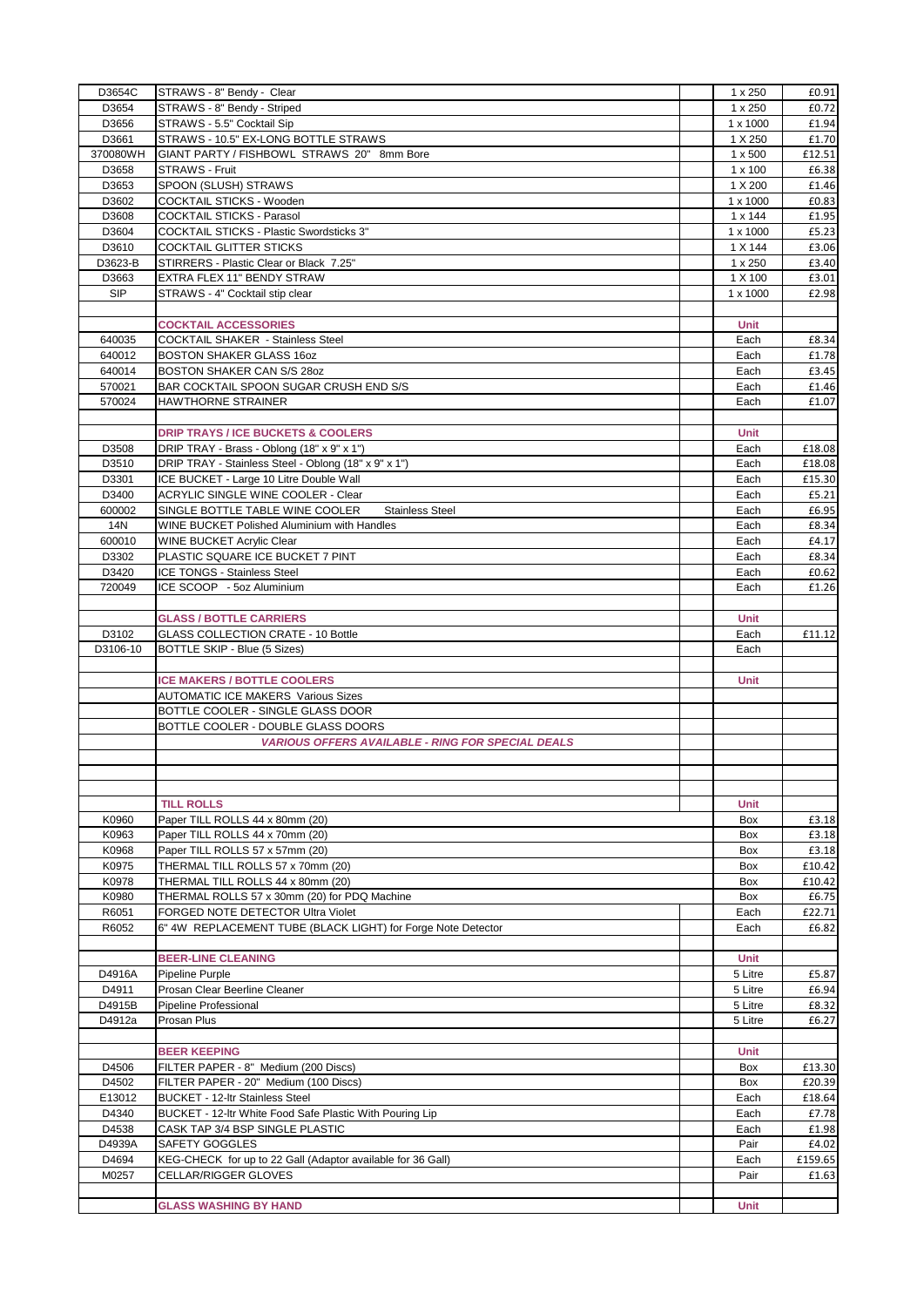| D4001      | DISH-BAC Bactericidal Hand Glass Wash                                      | 1 Litre            | £1.39   |
|------------|----------------------------------------------------------------------------|--------------------|---------|
| D4000      | DISH-BAC Bactericidal Hand Glass Wash                                      | 5 Litre            | £4.95   |
| 610010     | <b>HEDGEHOG SINK 3 BRUSH GLASSWASHER</b>                                   | Each               | £6.26   |
| D4096      | HEDGEHOG SINK 5 BRUSH GLASSWASHER                                          | Each               | £13.00  |
| D4305      | RICE WEAVE CHECK TEA TOWEL 18 X 28"                                        | $1 \times 10$      | £6.51   |
| D4302      | GLASSCLOTH - Linen Union Glass 20 x 30"                                    | $1 \times 10$      | £18.91  |
| D4068      | QUASH LIPSTICK REMOVER FULL KIT                                            | Each               | £40.88  |
| D4070      | <b>QUASH LIPSTICK REMOVER Refill</b>                                       | Each               | £17.64  |
|            |                                                                            |                    |         |
|            |                                                                            | Unit               |         |
|            | <b>GLASS WASHING BY MACHINE</b>                                            |                    |         |
| D4011      | OXBY CABINET GLASS-SHINE - High Performance                                | 2 x 5 Litre        | £8.80   |
| D4018      | PROTOTYPE W GLASSWASH (PROTON)                                             | 5 Litre            | £13.29  |
| D4013      | <b>GLASSHINE PREMIUM HARD-WATER</b>                                        | $2 \times 5$ Litre | £20.45  |
| D4042      | <b>RENOVATE LIQUID</b>                                                     | 5 Litre            | £7.20   |
| D4014      | OXBY CABINET RINSE AID                                                     | 5 Litre            | £5.41   |
| D4020      | PROTOTYPE W RINSE AID (PROTON)                                             | 5 Litre            | £11.95  |
| D4038      | RENOVATE GLASS & MACHINE CLEANER                                           | 2.5 kg             | £12.43  |
| D4050      | SALT - GRANULATED 25kg Bag                                                 | Bag                | £6.11   |
| N0670      | MACHINE DE-SCALER                                                          | $2 \times 5$ Litre | £9.93   |
| 6          | <b>BAR GAMES &amp; BINGO</b>                                               |                    |         |
|            | <b>DARTS</b>                                                               | Case               |         |
| K0002      | DARTBOARD - Trebles Bristle Matchplay                                      | Each               | £20.79  |
| K0022      | WOODEN DARTBOARD CABINET                                                   | Each               | £34.69  |
| K0030      | DARTS - Brass Set                                                          | Set                | £2.43   |
| K0033      | DART STEMS Card of 20 sets                                                 | Each               | £5.63   |
| K0035      | DART FLIGHTS Card of 20 sets                                               | Each               | £5.63   |
| K1171      | DARTSMATE 3 Electronic Darts Scorer                                        | Each               | £92.47  |
|            |                                                                            |                    |         |
| K0122      | DOMINOES - Ivory Thick - Double Six Set                                    | Set                | £7.93   |
|            |                                                                            |                    |         |
| k0123      | DOMINOES - Black Thick - Double Six Set                                    | Set                | £7.93   |
| K0130      | <b>CRIBBAGE Board wood</b>                                                 | Each               | £3.06   |
| K0140      | PLAYING CARDS - Stratus Casino Grade - Security Sealed                     | Pack               | £1.81   |
| K0149      | "PLAY YOUR CARDS RIGHT" Extra Large Playing Cards 12" x 8"                 | Pack               | £32.45  |
| K0258      | SNOOKER CHALK - Blue                                                       | 1 Dozen            | £2.71   |
|            |                                                                            |                    |         |
|            | <b>CHALKS / PENS / DABBERS</b>                                             | Case               |         |
| K0251      | SCHOOL CHALK - Standard White                                              | 1 x 100            | £3.62   |
| K0330      | CHALK PEN - Liquid Chalk Marker - Small (Various Colours)                  | Each               | £1.76   |
| K0332      | CHALK PEN - Liquid Chalk Marker - Large (Various Colours)                  | Each               | £2.58   |
| K0310      | BINGO DABBER Pens - Blue, Green, Red, Purple (43ml)                        | Each               | £0.55   |
| K0320      | FELT TIP PEN - Blue, Green, Red                                            | Each               | £0.12   |
|            |                                                                            |                    |         |
|            | <b>RAFFLE / FUNDRAISING TICKETS</b>                                        | Case               |         |
| K0400      | CLOAKROOM TICKETS 1-1000 Book                                              | Each               | £1.24   |
| K0410      | RAFFLE TICKETS 1-1000 Roll                                                 | Each               | £1.79   |
| K0418      | RAFFLE TICKETS 1-3000 Roll                                                 | Each               | £5.40   |
| k0428      | RAFFLE TICKETS 1-10,000 Roll set                                           | Set                | £18.05  |
|            | RAFFLE TICKETS 1-100,000 Roll set (Custom Print or Plain)                  |                    |         |
| K0430      | RANDOM TICKETS (5 to view) (1-100,000) Set (Custom Print or Plain) Padded  | Set                | £194.88 |
| K0552      |                                                                            | Set                | £70.04  |
| K0550      | RANDOM TICKETS (10 to view) (1-100,000) Set (Custom Print or Plain) Padded | Set                | £70.04  |
| K0554      | RANDOM TICKETS (5 to view) (1-100,000) Set (Custom Print or Plain) Rolls   | Set                | £67.57  |
|            |                                                                            |                    |         |
|            | <b>TOTE TICKETS</b>                                                        | Pack               |         |
| K0461 - 76 | MINI TOTE SETS (Custom Printed) Various Draw Sizes                         | Set                |         |
|            | From 1-31 to 1-66 (10 Draws per Set)                                       |                    | £39.41  |
|            |                                                                            |                    |         |
|            | <b>GAMING CARDS / VISITORS BOOKS</b>                                       |                    |         |
| K0730      | DOMINOES CARDS (Double Sided)                                              | $1 \times 100$     | £7.88   |
| k0732      | DOMINOES CARDS (Single Sided)                                              | $1 \times 50$      | £3.97   |
| K0740      | WHIST SCORE CARDS                                                          | $1 \times 100$     | £2.06   |
| K0700 - 08 | FOOTBALL CARDS 30, 40, 60 or 80 Team                                       | $1 \times 50$      |         |
| K0710      | SPOT THE BALL Cards (30 Squares)                                           | $2 \times 50$      | £7.21   |
| K0608      | VISITOR BOOK - Signing In Book                                             | Each               | £4.89   |
|            |                                                                            |                    |         |
|            |                                                                            |                    |         |
|            |                                                                            |                    |         |
|            | <b>DID YOU KNOW?</b> Oxby's offer                                          |                    |         |
|            | a special 'custom print'                                                   |                    |         |
|            | service on your club raffle &                                              |                    |         |
|            | fundraising tickets!!                                                      |                    |         |
|            |                                                                            |                    |         |
|            |                                                                            |                    |         |
|            |                                                                            |                    |         |